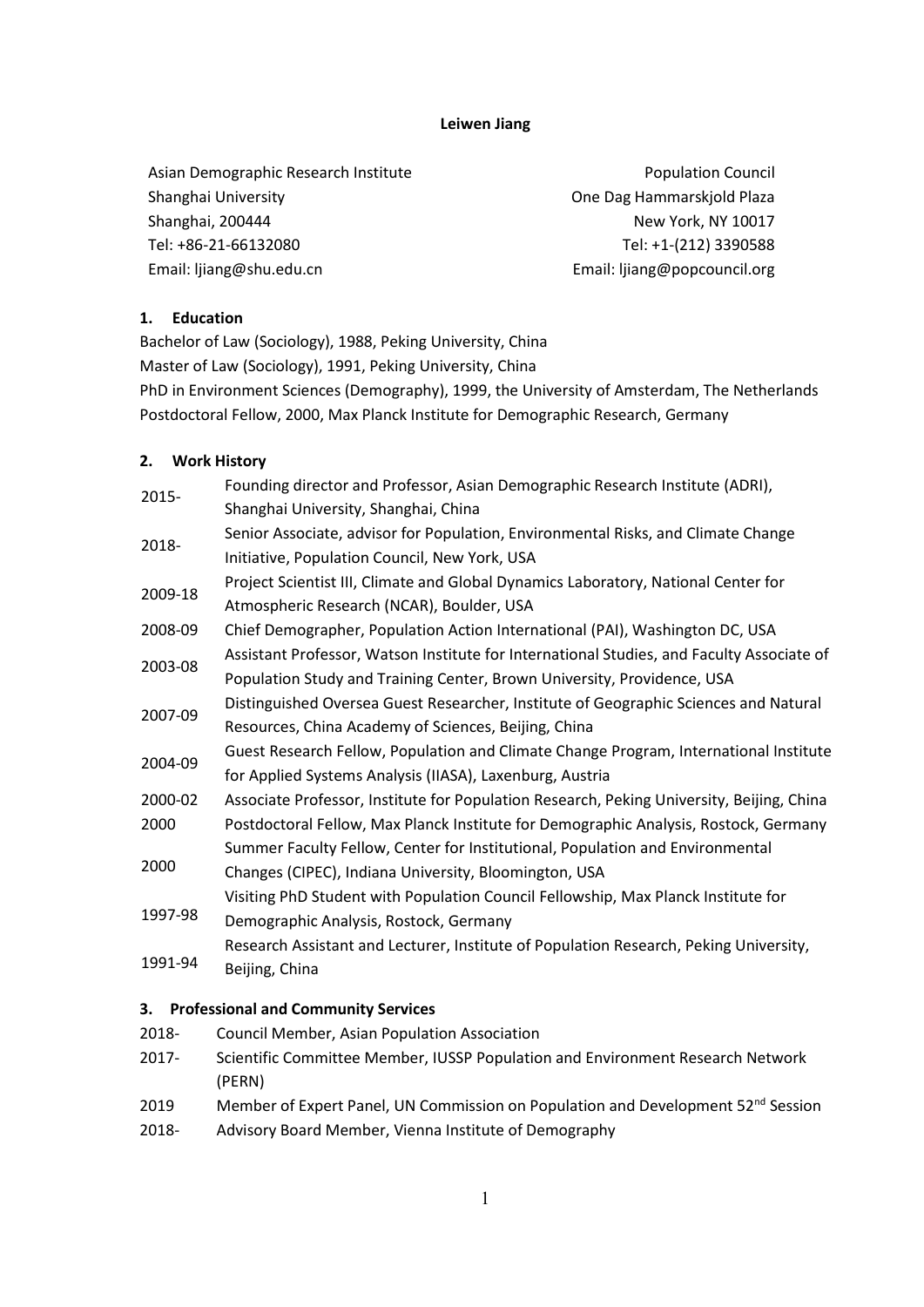| 2018    | Vice Chairman of National Organization Committee and Member of Scientific                     |
|---------|-----------------------------------------------------------------------------------------------|
|         | Committee of the 4 <sup>th</sup> Conference of Asian Population Association                   |
| 2018-20 | Convener of Theme on Development, Environment and Space, European Population                  |
|         | Conference 2020                                                                               |
| 2020-   | Editorial Board Member, Vienna Yearbook for Population Research                               |
| 2018-   | International Advisory Board Member, Asian Population Studies Journal                         |
| 2017-   | Editorial Board Member, China Population and Development Studies                              |
| 2017-18 | Scientific Committee Member, Rocky Mountain Research Data Center                              |
| 2016-   | Principal Investigator, Asian MetaCentre for Population and Sustainable Development           |
|         | Analysis                                                                                      |
| 2016-18 | Chair, Asian Population Association (APA) Scientific Group on One-Belt-One-Road               |
|         | Initiative and its Socioecological Implications                                               |
| 2016    | Convener of theme on Population, Consumption and Environment for International                |
|         | Union for Scientific Studies of Population (IUSSP) Conference                                 |
| 2015-18 | Adjunct Professor, Colorado University at Boulder                                             |
| 2010-14 | Lead Author, Intergovernmental Panel for Climate Change (IPCC) the 5 <sup>th</sup> Assessment |
|         | Report                                                                                        |
| 2015-16 | Coordinator, Intergovernmental Panel for Climate Change (IPCC) Scholarship Program            |
|         | <b>Technical Committee of Working Group III</b>                                               |
| 2015    | Member, UN Expert Panel on Integrating Population Issues into the Post-2015                   |
|         | Development Agenda                                                                            |
| 2014    | Co-moderator and expert panelist of cyber-seminar on the Shared Socioeconomic                 |
|         | Pathways (SSPs), Population-Environment Research Network (PERN)                               |
| 2012-13 | Co-chair, UCAR (University Corporation for Atmospheric Research) ESL Program                  |
| 2012-13 | Host and moderator, Seminar Series of Climate and Global Dynamics Division, National          |
|         | Center for Atmospheric Research (NCAR)                                                        |
| 2011-13 | Member, Scientific Panel for Climate Change, International Union for Scientific Studies       |
|         | of Population (IUSSP)                                                                         |
| 2002-04 | Associate Chief Editor, Market and Demographic Analysis                                       |
| 2000-05 | Collaborator, Asia MetaCentre for Population and Sustainable Development Research             |
| 2002    | Consultant to the World Bank China Renewable Energy Development Program                       |
| 2001    | Consultant to UNICEF Beijing Office                                                           |
| 2001    | Group Leader of IHDP/START International Human Dimension Program                              |

## **4. Publications List**

## **4.1 Refereed Journal Articles**

1. **Jiang, L**. B.C. O'Neill, H. Zoraghein, S. Dahlke, 2020. Population Scenarios for US state consistent with Shared Socioeconomic Pathways. *Environmental Research Letters*, 15 (19) 094097.

2. O'Neill, B.C., **L. Jiang**, S. KC, R. Fuchs, S. Pauchauri, E. Laidlaw, T. Zhang, W. Zhou, X. Ren. 2020.

The effect of education on determinants of climate change risks. *Nature Sustainability* 3 520-528.

3. Abdelwahed, A., A. Goujon, **L. Jiang**, 2020. The migration intentions of young Egyptians. *Sustainability* 12 (23) 9803; https://doi.org/10.3390/su12239803.

4. Striessnig, E., J. Gao, B. O'Neill, **L. Jiang**, 2019: Empirically based spatial projections of US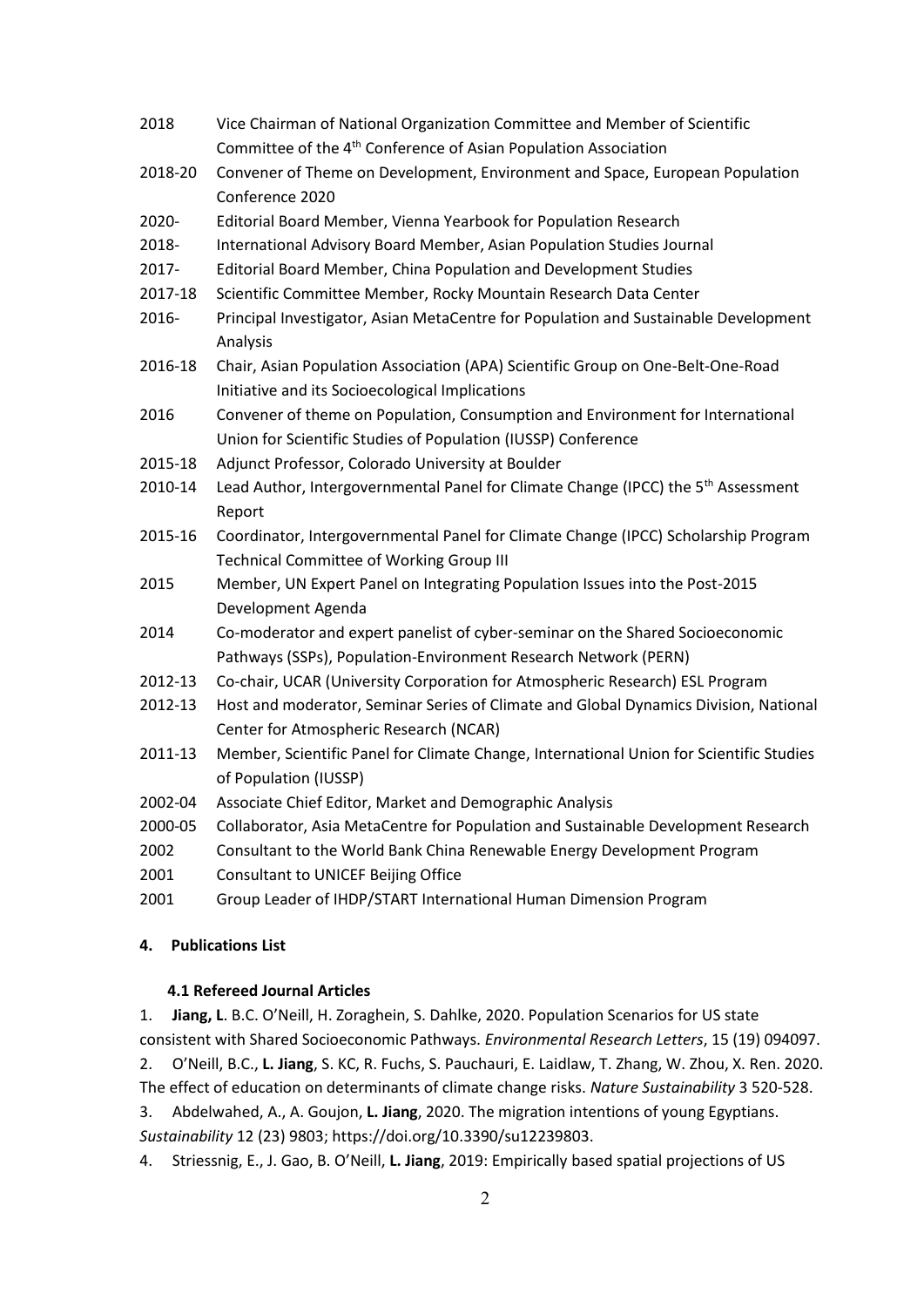population age structure consistent with the shared socioeconomic pathways. *Environmental Research Letters* 14 (11), 114038.

5. **Jiang, L.** and B. O'Neill, 2018: Determinants of urban growth during demographic and mobility transitions: evidence from India, Mexico, and the US. *Population and Development Review*, vol. 44 (2): 363-389.

6. K. Chen, AM Fiore, R. Chen**, L. Jiang**, B. Jones, A Schneider, A Peters, J. Bi, H. Kan, PL Kinney, 2018: Future ozone-related acute excess mortality under climate and population change scenarios in China: a modeling study. *PLoS medicine* vol. 15 (7): e1002598.

7. **Jiang, L.** and B.C. O'Neill, 2017: Global urbanization projections for the Shared Socioeconomic Pathways. *Global Environmental Changes* 42 (2017): 193-199.

8. Riahi, K., DP Van Vuuren, E Kriegler, J Edmonds, BC O'neill, S Fujimori, N Bauer, K Calvin, R Dellink, O Fricko, W Lutz, A Popp, JC Cuaresma, KC Samir, M Leimbach, **L Jiang,** T Kram, S Rao, J Emmerling, K Ebi, T Hasegawa, P Havlik, F Humpenöder, LA Da Silva, S Smith, E Stehfest, V Bosetti, J Eom, D Gernaat, T Masui, J Rogelj, J Strefler, L Drouet, V Krey, G Luderer, M Harmsen, K Takahashi, L Baumstark, JC Doelman, M Kainuma, Z Klimont, G Marangoni, H Lotze-Campen, M Obersteiner, A Tabeau, M Tavoni. 2017: The Shared Socioeconomic Pathways and their energy, land use, and greenhouse gas emissions implications: an overview. *Global Environmental Changes* 42 (2017): 153-168.

9. K Chen, RM Horton, DA Bader, C Lesk, **L Jiang**, B Jones, L Zhou, X Chen, J Bi, PL Kinney, 2017: Impact of climate change on heat-related mortality in Jiangsu Province, China. *Environmental Pollution* 224: 317-325.

10. Knorr, W., F. Dentener, JF Lamarque, **L. Jiang**, and A. Arneth, 2017. Wildfire air pollution hazard during the 21st century. *Atmos. Chem. Phys.,* 17(14): 9223-9236.

11. Knorr, W. A. Arneth, **L. Jiang**, 2016: Demographic controls of future global fire risks, *Nature Climate Change* 6:781-785.

12. Knorr, W., **Jiang, L.**, and Arneth, A. 2016: Climate, CO<sub>2</sub> and human population impacts on global wildfire emissions*, Biogeosciences*, 13:267-282, doi:10.5194/bg-13-267-2016.

13. Runfola D., **Jiang L.**, Romero Lankao P., Hunter L., Nawrotzki R., Sanchez L., 2016: The influence of internal migration on exposure to extreme weather events in Mexico. *Society & Natural Resources*, 29(6) 750-754.

14. Knorr, W., Dentener, F., Hantson, S., Jiang, L., Klimont, Z., and Arneth, A. 2016: Air quality impacts of European wildfire emissions in a changing climate, Atmos. Chem. Phys., 16 (9): 5685- 5703.

15. Nawrotzki, Raphael, and **L. Jiang**, 2015: Indirectly Estimating International Net Migration Flows by Age and Gender: The Community Demographic Model International Migration (CDM-IM) Dataset. *Historical Methods* 48(3): 113-127.

16. Muttarak, R., W. Lutz, and **L. Jiang** 2016. What can demographers contribute to the study of vulnerability? *Vienna Yearbook of Population Research*. (2015)13: 1-13.

17. O'Neill B, **Jiang L.** Gerland P., 2015: Plausible reductions in future population growth and implications for the environment. *Proceedings of the National Academy of Sciences (PNAS),* Vol. 112 (6), E506.

18. **Jiang, L**. 2014: Internal consistency of demographic assumptions in the shared socioeconomic pathways. *Population and Environment*. 35(3): 261-285.

19. **Jiang, L.** and Karen Hardee. 2014: Women's education, family planning, or both? Application of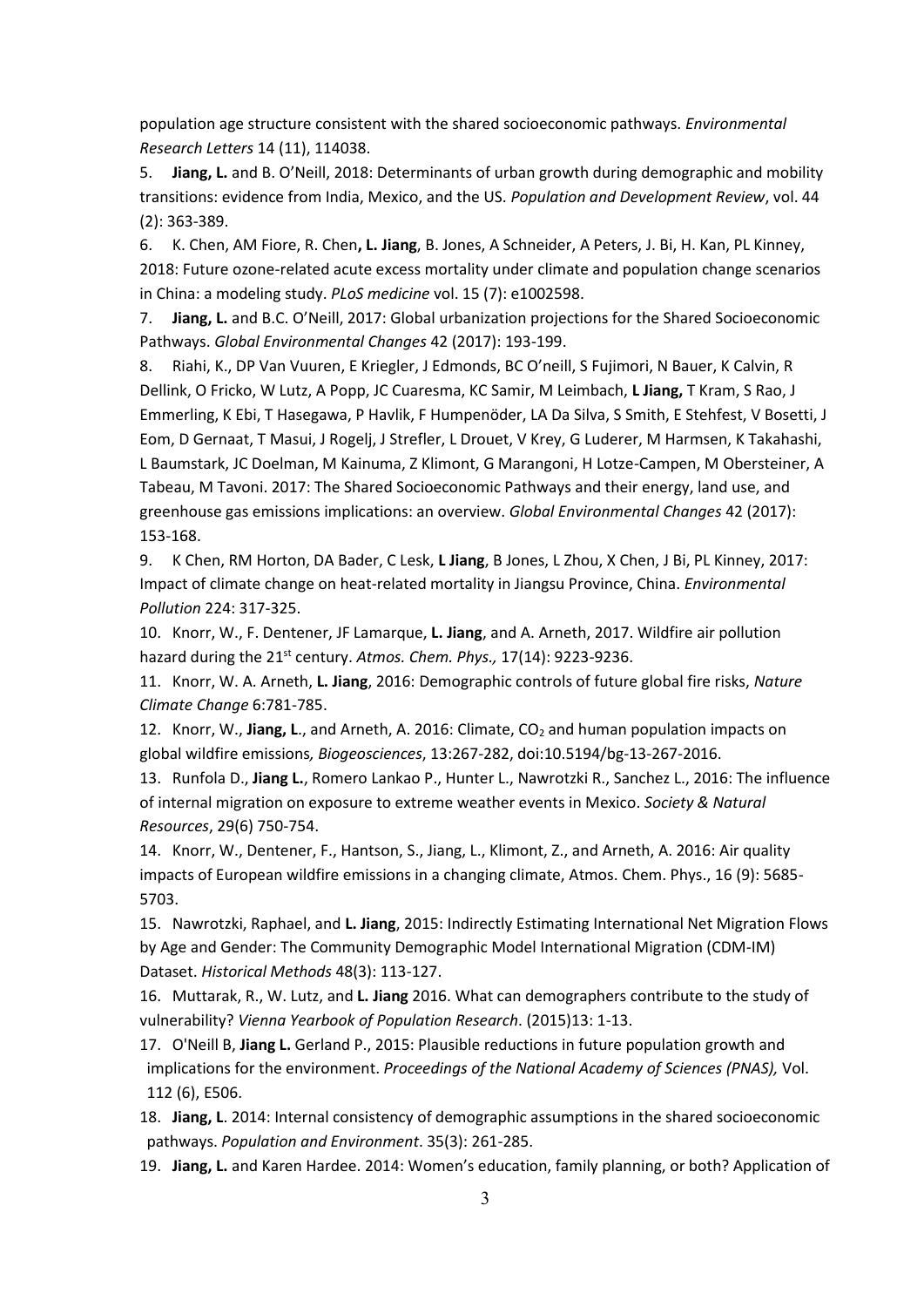multistate demographic projections in India. *International Journal of Population Research*, Volume 2014: 1-9.<http://dx.doi.org/10.1155/2014/940509>

20. Brian O'Neill, Brant Liddle, **Leiwen Jiang**, Kirk R. Smith, Shonali Pachauri, Michael Dalton, Regina Fuchs. 2012: Demographic change and emissions of carbon dioxide, the main greenhouse gas, *Lancet*. 380 (9837): 157-164.

21. W. Lutz, W. Butz, M. Castro, P. Dasgupta, P. Demeny, I. Ehrlich, S. Giorguli, D. Habte, W. Haug, A. Hayes, M. Herrmann, **L. Jiang,** D. King, D. Kotte, M. Lees, P. Makinwa-Adebusoye, G. McGranahan, V. Mishra, M. Montgomery, K. Riahi, S. Scherbov, X. peng, B. Yeoh, 2012: Demography's role in sustainable development, *Science* 335 (670): 918.

22. Krey, V., O'Neill, B.C., van Ruijven, B., Chaturvedi, V., Daioglou, V., Eom, **J., Jiang,** L., Nagai, Y., Pachauri, S., Ren, X., 2012: Urban and rural energy use and carbon dioxide emissions in Asia. *Energy Economics*, 34 (Supplement 3): S272-83.

23. O'Neill, B.C., Ren, X., **Jiang, L.,** and M.G. Dalton. 2012. The effect of urbanization on energy use in India and China in the iPETS model. *Energy Economics*, 34 (Supplement 3): 339-45.

24. **Jiang, Leiwen** and Karen Hardee, 2011: How do recent population trends matter to climate change, *Population Research and Policy Review,* 30(2): 287-312.

25. Orenstein, Daniel, **Leiwen Jiang**, and Steve Hamburg, 2011: An elephant in the planning room: political-demography and its influence on sustainable land use planning in drylands, *Journal of Arid Environments*, 75(6): 596-611.

26. O'Neill, Brian, M. Dalton, R. Fuchs, **L. Jiang**, S. Pachauri, and K. Zigova, 2010: Global demographic trends and future carbon emissions, *Proceedings of the National Academy of Sciences of the United States of America (PNAS)*, 107(41):17521-17526.

27. **Jiang, Leiwen**, 2010: The impacts of demographic dynamics on climate change, *Population Research* (in Chinese), 34(1): 59-69.

28. Huang, Youqian and **Leiwen Jiang**, 2009: Housing inequality in transitional Beijing, *International Journal of Urban and Regional Research,* 33(4):936-956.

29. Pachauri, Shonali and **Leiwen Jiang**, 2008: The household energy transition in India and China, *Energy Policy*, 36(11): 4022-4035.

30. Dalton, Michael, Brian O'Neill, Alexia Fuernkranz-Prskawetz, **Leiwen Jiang**, and John Pitkin, 2008: Population Aging and Future Carbon Emissions in the United States, *Energy Economics*, 30(2): 642-675.

31. **Jiang, L.,** Malea Hoepf, and Karen Hardee, 2008: Population, urbanization and the environment, *World Watch*, 21(5): 34-39.

32. Zeng, Yi, Zhenglian Wang, **Leiwen Jiang**, and Danan Gu, 2008: Projection of Family Households and Elderly Living Arrangement in the Context of Rapid Population Aging in China – A Demographic Window of Opportunity until 2030 and Serious Challenges thereafter, *Genus*, LXIV, No. 1-2: 9-36.

33. Sherbinin, A. de, D. Carr, S. Cassels and **Leiwen Jiang**, 2007: Population and Environment, *Annu. Rev. Environ. Resour.* 32 (5): 1-29.

34. **Jiang, Leiwen** and Brian O'Neill, 2007: Impact of demographic trend on US household size and structure, *Population and Development Review*, 33 (3): 429-656.

35. Huang, Qian, Zhao Zhijie, and **Leiwen Jiang**, 2006: Analysis of land use/cover change processes in the reclamation area in the lower reaches of the Tarim River, *Arid Land Geography*, 29(6): 894- 901.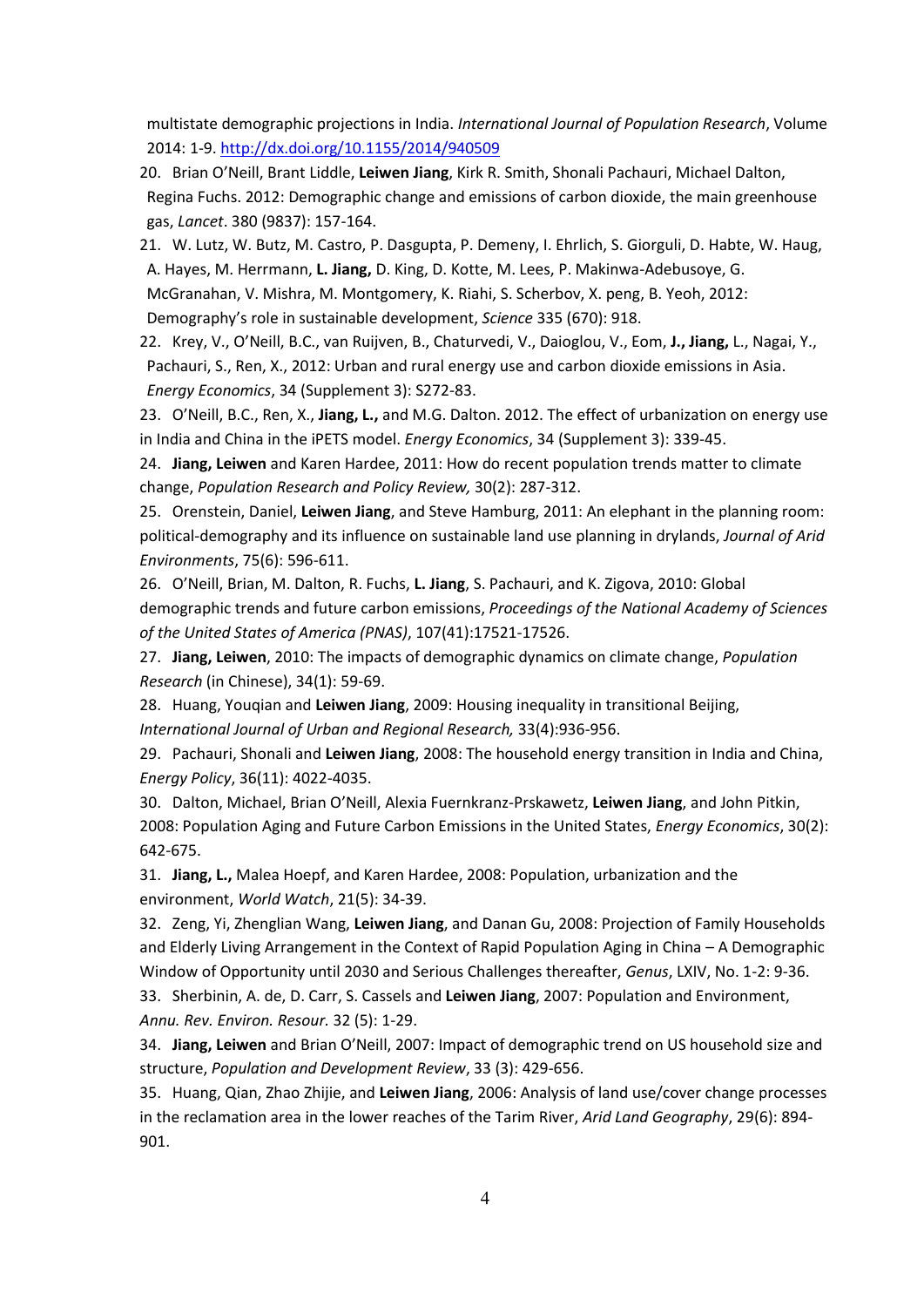36. **Jiang, Leiwen**, 2006: Living condition of floating population in urban China, *Housing Studies*, Vol. 21, No. 5, 719–744.

37. **Jiang, Leiwen**, Tong Yufen, Zhao Zhijie, Li Tianhong, Liao Jianhua, 2005: Water resources, land exploitation and population dynamics in arid areas – the case of Tarim River Basin in Xinjiang of China, *Population and Environment*, 26(5):471-503.

38. **Jiang, Leiwen**, Pang Lihua and Zhang Zhiming, 2005: Slum expansion and floating population in urban China, *Population Research* (in Chinese), 29 (4): 16-27.

39. **Jiang, Leiwen** and Ren Qiang, 2005: Projection of households and housing demand in China, *Market and Demographic Analysis* (in Chinese), 11(2):20-29.

40. **Jiang, Leiwen** and Brian O'Neill, 2004: Energy transition in rural China, *International Journal of Global Energy Issues,* 21(1/2): 2-26.

41. Prskawetz, Alexia, **Leiwen Jiang**, and Brian C. O'Neill. 2004. Demographic composition and projections of car use in Austria, *Vienna Yearbook of Population Research* 2004, p. 274-326.

42. Wang, Haitao, Ren Qiang and **Leiwen Jiang**, 2004: Socio-demographic analysis of housing privatization in the large cities of China, *Market and Demographic Analysis* (in Chinese), 10(2): 56- 62.

43. **Jiang, Leiwen** and Brian O'Neill, 2004: Towards a new model for probabilistic household forecasts, *International Statistical Review*, 72(1): 51-64.

44. Lu, Jiehua, Wang Guangzhou, Li Jianxin, Cai Wenmei, **Leiwen Jiang**, and Ni Hai-er, 2003: An empirical study of the effects of the change in population, consumption and technology on marine fishery and aquatic products – a case study in Zhoushan Fishery, Zhejiang Province, *Population and Economics* (in Chinese), 138: 1-7.

45. **Jiang, Leiwen**, 2002: On the linkage between Population Sciences and Remote Science, *Marketing and Demographic Analysis* (in Chinese), 8(4): 25-32

46. **Jiang, Leiwen**, 2002: The "European Second Demographic Transition" and population change in China, *Population Research* (in Chinese), 26(3): 45-49.

47. Lu, Jiehua, Cai Wenmei, Li Jianxin, Wang Guangzhou, and **Leiwen Jiang,** 2002: The Establishment of the Simulating Model of Population and Marine Fishery Resource System in China, *Population and Economics* (in Chinese), 132: 3-9.

48. **Jiang, Leiwen** and A. Kuijsten, 2001: Regional disparities of urbanization levels in China, *Chinese Journal of Population Sciences* (in Chinese), No. 1, p. 45-51.

49. **Jiang, Leiwen** and A. Kuijsten, 2001: Effects of population and household changes on environment: theories, models, and application, *Population Research* (in Chinese), 25(1): 47-55. **Jiang, Leiwen** and A. Kuijsten, 2001: Theories, methodology and practice of household projection for small areas, *Population and Economics* (in Chinese), 128: 33-42.

50. **Jiang, Leiwen**, 2001: Study on the differences in individual fertility of the Chinese oldest old, Special Issue of *Chinese Journal of Population Sciences* (in Chinese), October, p. 27-31.

51. **Jiang, Leiwen**, 2000: Demographic analysis on regional environmental protection, *Marketing and Demographic Analysis* (in Chinese), 6(4): 36-41.

52. Zeng, Yi and **Leiwen Jiang**, 1999: Does Rapid Economic Growth Accompanied by Massive Migration Necessarily Result in Severe Environmental Pollution?" *Current Politics and Economics of China*, 3 (3): 427-445.

53. **Jiang, Leiwen**, 1996: Round up on the International Seminar on Population and Sustainable Development, *Chinese Journal on Population Sciences* (in Chinese), no. 1, p. 51-58.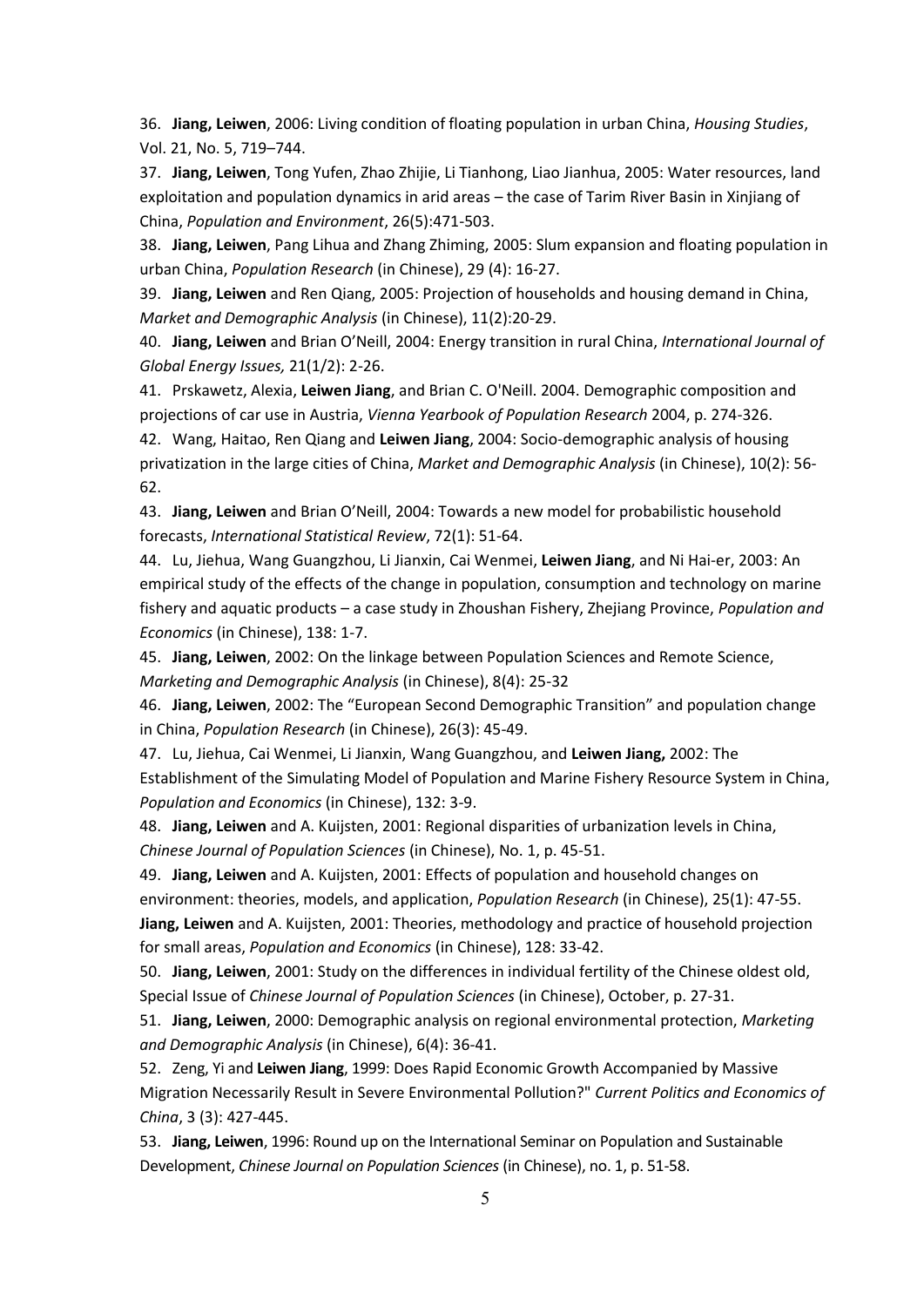54. **Jiang, Leiwen**, 1994: Macau impression, *Sociology and Social Survey* (in Chinese), no. 4, p. 72-76.

55. **Jiang, Leiwen** and Li Jianxin, 1994: Impacts of migration on rural communities, *Sociology and Social Survey* (in Chinese), no. 5, p. 9-12.

56. Zheng, Xiaoying, **Leiwen Jiang**, and Zheng Zhenzhen, 1994: The current condition and trends of contraceptive continuity in China, *Population Research* (in Chinese), 18(4):16-22.

57. **Jiang, Leiwen**, 1993: Applied demography and social development, *Population* (in Chinese), no. 4, p. 25-29.

58. **Jiang, Leiwen**, 1993: Roundup on the national symposium on in-depth analysis of China 4th Census and demographic statistical skills, *Population News* (in Chinese), no. 1, p. 55-61.

59. **Jiang, Leiwen**, Liu Yi and Dong Liguo, 1993: A Study of women's marriage, fertility and family life in Hunan Province, *Southern Population* (in Chinese), no. 3, p. 37

60. Cai, Wenmei and **Leiwen Jiang**, 1993: Political participation of Chinese women, *Women Studies* (in Chinese), 19(4): 26-27.

61. Zheng, Xiaoying, **Leiwen Jiang** and Han Yonghua, 1993: Impacts of induced abortion on women's psychology and choices and conversions of contraceptive methods, *China Journal of Family Planning* (in Chinese), 4:206-207.

62. **Jiang, Leiwen**, 1993: Summary on symposium of in-depth analysis and demographic statistical skills, *Chinese Journal on Population Science* (in Chinese), no. 4, p. 53-57.

63. **Jiang Leiwen,** 1993: Demographics and community management and social development, *Population* (in Chinese), no. 12.

64. **Jiang Leiwen**, 1992: Social mobility of China urban population, in China Reform and Ten-Year of Sociology, *Supplement volume of Sociology and Social Survey* (in Chinese), p. 72-80.

65. **Jiang, Leiwen**, Duan Hongyu, Liu Jinglei, Li Guangjian and Ling Yonghong, 1991: Comparative study on occupational prestige between Beijing and Guangzhou, *Sociology and Social Survey* (in Chinese), no. 5, p. 34-42.

#### **4.2 Other refereed publications**

1. Agrawala, S., Klasen, S., Acosta Moreno, R., Barreto, L., Cottier, T., Guan, D., GutierrezEspeleta, E., Gámez Vázquez, A., **Jiang, L.,** Kim, Y., Lewis, J., Messouli, M., Rauscher, M., Uddin, N., & Venables, A. 2014: Regional Development and Cooperation. In: Climate Change 2014: Mitigation of Climate Change. Contribution of Working Group III to the Fifth Assessment Report of the Intergovernmental Panel on Climate Change (IPCC) [Edenhofer, O., Pichs-Madruga, R., Sokona, Y., Farahani, E., Kadner, S., Seyboth, K., Adler, A., Baum, I., Brunner, S., Eickemeier, P., Kriemann, B., Savolainen, J., Schlömer, S., von Stechow, C., Zwickel, T., & Minx, J. (eds.)]. Cambridge University Press, Cambridge, United Kingdom and New York, NY, USA

2. Zeng, Yi, **Leiwen Jiang**, Zhenglian Wang and Danan Gu, 2010: Chinese family and living arrangement for the elderly, in Zeng, Yi (ed.), Research on Elderly Population, Family, Health and Care Needs/Costs. Beijing: Science Press, p. 220-230 (in Chinese).

3. **Jiang, Leiwen**, Tong Yufen, Zhao Zhijie, Li Tianhong, Han Wei, 2009: Impacts of Population Migration on Land Degradation in Tarim River Basin, Xinjiang of China, in ABE Ken-ichi (ed.), *Impacts on the Good Earth*, Tokyo: Tokyo University Press.

4. **Jiang, Leiwen**, 2002: Population, Development and Environment, in I. Attane (ed.): *China in Transition: Population and Society Issues*, Paris: INED, p. 545-562 (in French).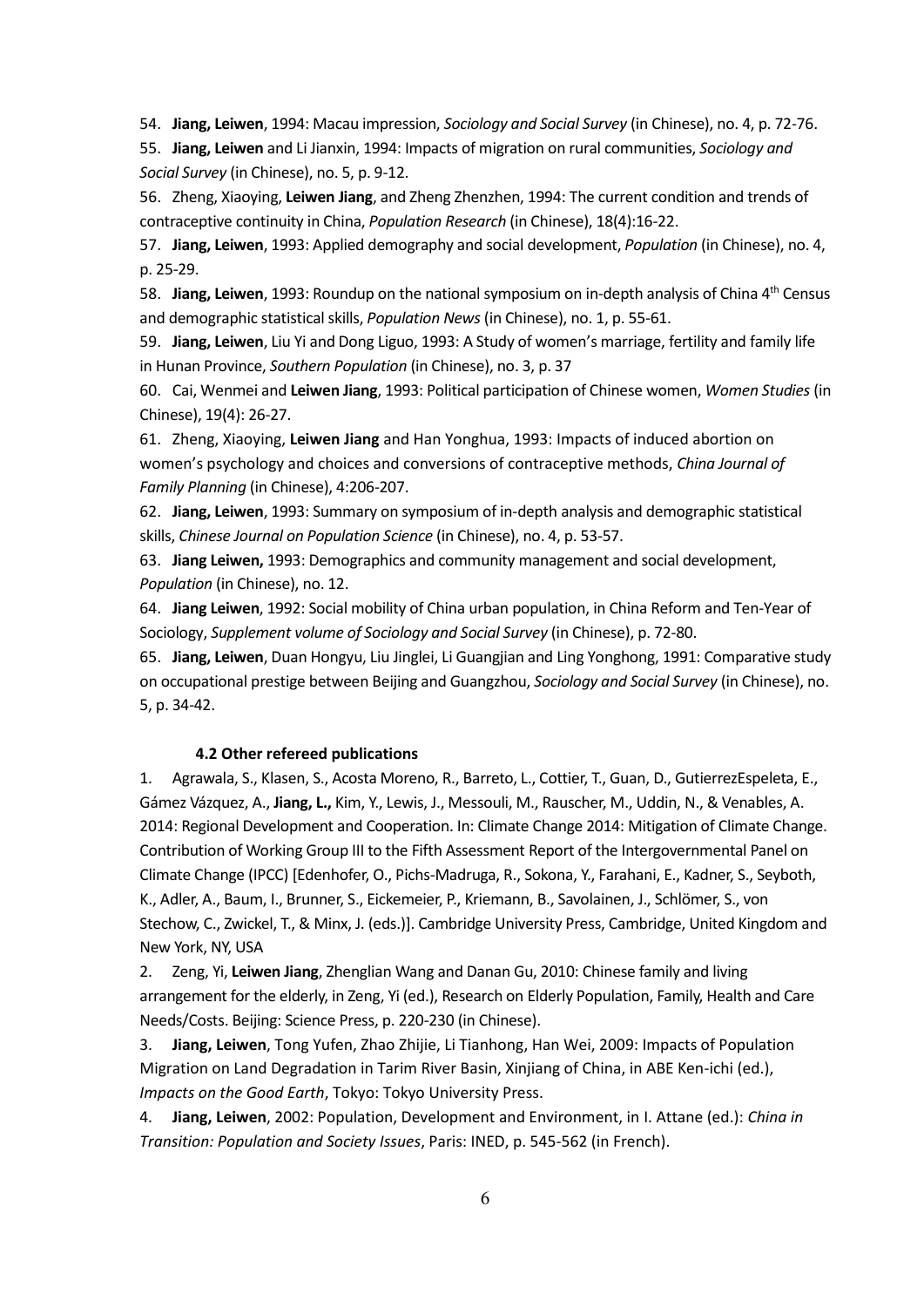5. Zhao Shidong, Zeng Yi, Bai Wangqi, Qi Wenhu, Liu Guiping, Zhang Taolin, Qin Mingzhou, and **Leiwen Jiang**, 2001: Population, Consumption, and Land Use in the Pearl River Delta, Guangdong Province, in Indian National Science Academy, Chinese Academy of Sciences, U.S. National Academy of Science, *Growing Population, Changing Landscapes*, Washington D.C.: National Academy Press, p. 178-205.

6. Zhao Shidong, Lu Jiehua, Zeng Yi, Qi Wenhu, Liang Zhiwu, Zhang Taolin, Liu Guiping, Qin Mingzhou, **Leiwen Jiang**, 2001: Population, Consumption, and Land Use in the Jitai Basin Region, Jiangxi Province, in Indian National Science Academy, Chinese Academy of Sciences, U.S. National Academy of Science, *Growing Population, Changing Landscapes*, Washington D.C.: National Academy Press, p.206-230.

7. **Jiang, Leiwen**, 1999: *Population and Sustainable Development in China – Population and Household Scenarios for Two Regions*, Amsterdam: Thela Thesis.

8. **Jiang, Leiwen**, 1995: Regional Family Projection in China, *PDOD (PDOD-Paper)* No. 32, Amsterdam, the Netherlands.

9. Cai Wenmei, Song Yuhua, **Leiwen Jiang**, 1995: The Chapter of China, in Jordan I. Kosbrg (ed.), *International Handbook on Services for the Elderly*, Greenwood Press, Westport, Conn.

#### **4.3 Non- or partial-refereed Publications**

**1.** Johansen, I. C., R. Luiz do Carmo, E. K. Laidlaw, and **L. Jiang**, 2019: An update of Brazilian household-level income and consumption patterns as an input to the iPETS model. NCAR Technical Note NCAR/TN-549+STR, 42 pp, doi:10.5065/D6S181BB.

**2. Jiang, L**. Zoraghein, H., O'Neill, BC, 2018: Population projections for US states under the Shared Socioeconomic Pathways based on global gridded population projections. NCAR Technical Note NCAR/TN-542+STR, 49 pp. DOI: 10.5065/D6930RXZ.

**3.** Laidlaw, E.K., **Jiang, L**., 2018. An update of Indonesian household-level income and consumption patterns as an input to the iPETS model. NCAR Technical Note NCAR/TN-543+STR, 46 pp. DOI: 10.5065/D6NV9H2Z.

**4.** Nawrotzki, R., and **L. Jiang**, 2014: Community Demographic Model International Migration (CDM-IM) Dataset: Generating Age and Gender [Profiles](http://opensky.library.ucar.edu/collections/TECH-NOTE-000-000-000-877) of International Migration Flows. NCAR Technical Note NCAR/TN-508+STR, 41 pp, DOI: [10.5065/D6NS0RV2.](http://dx.doi.org/10.5065/D6NS0RV2)

**5. Jiang, Leiwen** and B.C. O'Neill. 2009. Household projections for rural and urban areas of major regions of the world. *IIASA Interim Report* IR-09-026. Laxenburg, Austria: IIASA.

**6.** Zigova, K, Fuchs, R, **Jiang, L**, O'Neill, BC, Pachauri, S. 2009. Household survey data used in calibrating the Population-Environment-Technology model. *Interim Report* IR-09-046 . Laxenburg, Austria: IIASA.

**7. Jiang, Leiwen**, 2008: Zhongwei Zhao and Fei Guo (eds.): Transition and Challenge: China's Population at the Beginning of the 21st Century. *European Journal of Population,* 24:453-454*.*

**8.** Brian O'Neill and **Leiwen Jiang**, 2007: Project US household changes with a new household model, International Institute for Applied System Dynamics Analysis, *IIASA Interim Report*, IR-07- 012, Laxenurg, Austria.

**9.** Dalton M., **Jiang L.**, Pachauri S., and O'Neill B.C., 2007: Demographic change and future carbon emissions in China and India. Presented at Population Association of America annual meeting, March 29-31, New York.

**10. Jiang, Leiwen** and Ren Qiang, 2005: Studies on population and household dynamics and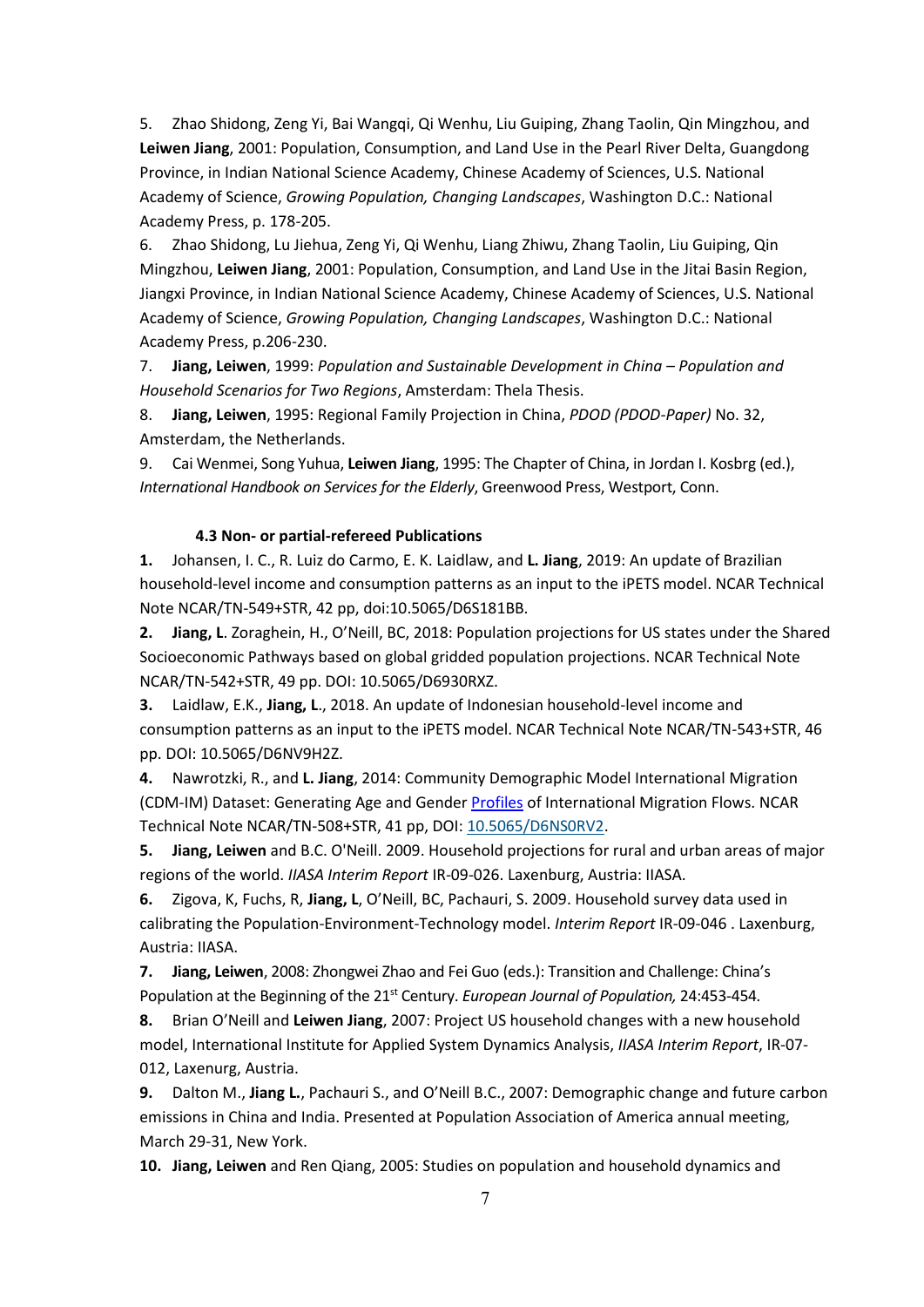housing changes in China, in *Selected Papers of Scientific Studies on China's Fifth Census*, China Statistical Press (Chinese).

**11. Jiang, Leiwen**, Anton Kuijsten, 2003: Urbanisation and temporary population in China, in Thierry Eggerickx, Catherine Gourbin, Bruno Schoumaker, Christophe Vandeschrick et Eric Vilquin (eds.), *Chaire Quetelet 1999: Populations et Defis Urbains*, Belgium: Ed. Academia-Bruylant, p. 165- 192 (French).

**12. Jiang, Leiwen**, 2002: New perspective on population and sustainable development, *China Population Newspaper*, May 15 (Chinese).

**13. Jiang, Leiwen**, 2000: Socio-Demographic Changes and Deforestation and Forest Regrowth in Indiana, Bloomington: *Publication CSFF-1, CIPEC, Indiana University*.

**14.** Zheng Xiaoying, **Leiwen Jiang**, and Zheng Zhenzhen (eds.), 1996: *Study on the Problems and Development of Chinese Women Population*, Peking University Press (Chinese).

**15. Jiang, Leiwen**, 1996: Demographics on social development and local administration, in Wu Zhong and Zeng Yi (eds.), *Demographic Studies and Market Economy*, Peking University Press, p. 65-72 (Chinese).

**16.** Zeng Yi and **Leiwen Jiang**, 1996: On population growth and land use, in Proceedings of International Symposium "Resources, Environment, and Sustainable Development in Northeast Asia and Its Adjacent Regions", Shenyang, August 7-10, p. 225-227.

**17. Jiang, Leiwen**, 1996: What do we know about social-cultural research and population policy formulation in China, in Final Report of Asian Regional Director Meeting for Project (UNESCO) "Socio-Cultural Factors Affecting Demographic Behavior and Implications for the Formulation and Execution of Population Policies and Programmes", Bangkok, Thailand, March 15-23, p.4-5.

**18. Jiang, Leiwen**, 1995: Study on marriage and family in Guangdong Province, in Rufino Ramos, Duan Dayuan, John E. M. Barnes, Huang Hanqiang (eds.), *Population and Development in Macao*, University of Macao Press, p. 149-169.

**19. Jiang, Leiwen**, 1993: Seminar on the prevention and control of STDs, *China Population Today*, No. 3, p. 19-20.

**20.** Cai Wenmei and **Leiwen Jiang**, 1992: Family planning policy and women reproductive health, *Proceedings on International Conference on China Women Studies*, Peking University Press, p. 48-52 (Chinese).

**21. Jiang, Leiwen**, Song Dong and Zhu Youhong, 1992: *Psychology of Job Searching*, China Science and Technology University Press (Chinese).

**22.** Tu, Ping, **Leiwen Jiang** and Zeng Yi (eds.), 1992: *China Population Situation in 1990 – In-Depth Analysis on Statistics from National Census*, Beijing: Ministry of Education and China Population Association (Chinese).

**23. Jiang, Leiwen**, 1992: Chapter 3, Industrial Structure, in Yuan Fang (ed.), *Labour Sociology*, China Labour Publisher, p. 45-67 (Chinese).

**24. Jiang, Leiwen**, 1992: Chapter 5, Occupation and Occupation Selection, in Yuan Fang (ed.), *Labour Sociology*, China Labour Publisher, p82-108 (Chinese).

**25. Jiang, Leiwen**, 1992: Summary of Seminar on in-depth analysis of the Fourth Census Data, *Newsletter of China Population Association*, no. 3, p. 4-8 (Chinese).

### **5. Presentation**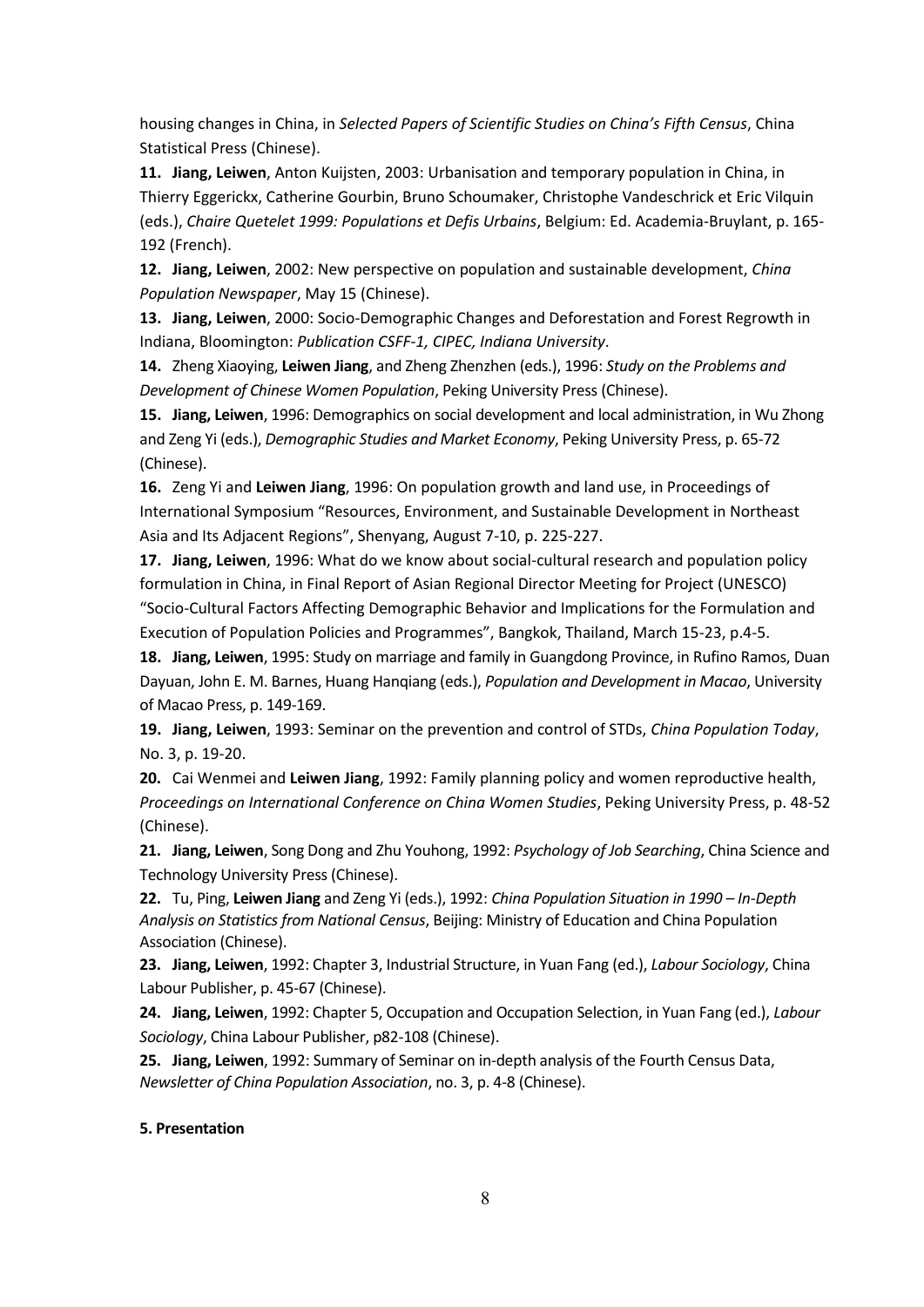#### **5. 1 Invited talk:**

1. **Jiang L**. How COVID-19 may affect population distributions across the US states? Panel Discussion "Demography and its role in understanding the COVID-19 Crisis", Population Research Center of Forman Christian College in collaboration with Population Council Pakistan. Nov. 24, 2020.

2. **Jiang L.** Household projection for environmental and climate change assessment. Invited talk at the International Conference and Training Workshop on Household and Living Arrangement Projections for Informed Decision-Making May 9-11, 2019, Beijing, China

3. **Jiang L.**, Multiscale Population Projections for the US Consistent with Climate Scenarios. Invited talk Population Dynamics and Environmental Change Seminar Series cohosted by Center for International Earth Science Information Network (CIESIN) at Columbia University, the CUNY Institute for Demographic Research (CIDR), the UN Population Division, and Population Council. April 30, 2019, New York City, USA.

4. **Jiang L**., Z. Liu, M. Bell, D. Balk, B. O'Neill, M. Montgomery. Internal Migration along Urban Transition - Searching for Relational Patterns between Rural-Urban Migration and Urbanization. Invited talk at the opening ceremony of Joint Research Center on Migration, Xian Jiaotong University, Sep. 16, 2018, in Xian, China.

5. **Jiang L.** Sociodemographic modeling for environmental and climate change research. Invited talk at School of Geographic Sciences, East China Normal University. March 16, 2018, in Shanghai, China.

6. **Jiang L.** and Brian O'Neill. Subnational population projection for demographic research, presented at Federal State Cooperation for Population Projection annual meeting, in Chicago, April 26, 2017.

7. Leiwen **Jiang,** "A Global City in the changing climate system – how does Qingdao make a difference", invited talk at the Workshop on Urbanization and Social Development, June 3, 2016, Qingdao, China.

8. Leiwen **Jiang**, "Incorporating demographic info into climate assessment models", invited talk at Board on Atmospheric Sciences and Climate, The National Academies, Nov. 10-11, 2015, Washington DC.

9. Leiwen **Jiang**, "Global Cities in a Changing climate", invited talk at Global City Forum, Nov. 1, 2016, Shanghai, China

10. Leiwen **Jiang**, Population dynamics and their impacts on sustainable development, presented at UN Expert Panel on "Integrating population issues into sustainable development, including in the post-2015 development agenda", New York, Jan. 22, 2015.

11. **Jiang, L**. Demographic components of new socioeconomic scenarios for climate change research, Workshop on scenarios of US demographic change, June 23-24, 2014.

12. **Jiang, L.** Population climate change, Series lectures at Zhejiang University, July 1-9, 2014.

13. **Jang, L.** Impacts of population on climate change, Shanghai University, June 30, 2014.

14. **Jiang, L.** and R. Nawrotzki, Community Demographic Model of International Migration for multiregional global projections, Joint KNOMAD-UN Population Division Seminar on the role of migration in population modeling, April 29, 2014.

15. **Jiang, L.** Population and Climate Change, Series lectures at College of Atmospheric Sciences, Lanzhou University, Sep. 11-15, 2013.

16. **Jiang, L**., with B. O'Neill, M. Dalton, S. Pachauri, R. Fuchs, S. KC, and K. Zigova. Demographic Change and Carbon Emissions. Invited speech at Expert Working Group on Fostering Climatecompatible Development by Meeting Unmet Need for Family Planning. Apr. 29, 2013, Washington, DC.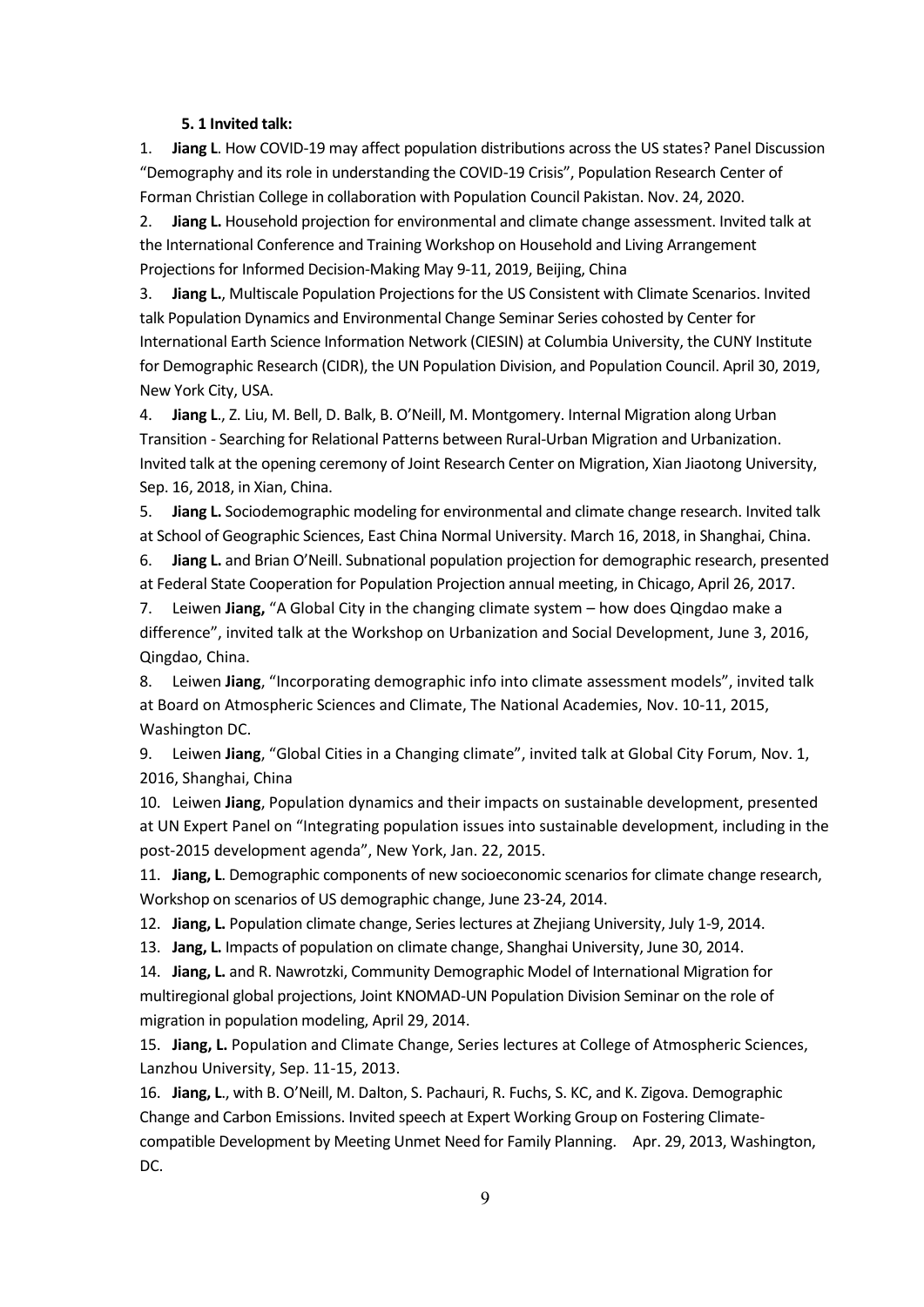17. **Jiang, L.**, 2012: Demographic changes and carbon dioxide emissions. Speak at the launch of a special theme issue of The Lancet, in London, England, July 7-12.

18. **Jiang, L.**, 2012: Population and climate change. Speak at China Population Information and Research Center, Beijing, June 28.

19. **Jiang, L.**, 2012: Scenario development in climate change researches. Speak at Fudan University, Shanghai, June 1.

20. **Jiang, L.**, Brian O'Neill, Karen Hardee, Samir KC, Regina Fuchs, and Shonali Pachauri, 2012: Education, fertility decline, and climate change. Speak at the Shanghai Forum, Shanghai, May 26- 28.

21. **Jiang, L.**, 2010: Population and energy consumption in China, speak at Annual Conference of the Dutch Demographic Society, on 5<sup>th</sup> November 2010, Bilthoven, the Netherlands.

22. **Jiang, L.,** 2010: Population Dynamics and Climate Change, Speak at Groningen University, Nov. 9<sup>th</sup>, 2010, Groningen, the Netherlands.

23. **Jiang, Leiwen** and Brian O'Neill**,** 2010: Changing population composition and its implications for climate change adaptation, presented at United Nations Population Fund (UNFPA) expert meeting on Population Dynamics and Climate Change II: Building for Adaptation, Oct. 15., Mexico City, Mexico.

24. B. O'Neill, M. Dalton, R. Fuchs, **L. Jiang** (presenter), S. Pachauri, K. Smith, K. Zigova, 2010: Demographic change and greenhouse gas emissions, presented at Working Group Meeting on Population, Family Planning and Achievement of the Millennium Development Goals, Dec. 1-3, 2010, Chapel Hill, USA.

25. **Jiang, L.**, 2009: Socioeconomic and demographic modeling in climate change research, speak at the Third Biannual NCAR Workshop on Climate and Health, July 12-17, Boulder, USA.

26. **Jiang, L.**, 2009: Population and Climate Change Initiative in Population Action International, presented at anonymous donor board meeting, July 9, Portola Valley, CA.

27. **Jiang, L.**, 2009: Demographic component in IPCC climate change modeling, United Nations Population Fund (UNFPA) expert meeting on Population and Climate Change Program, June 23-25, London, UK.

28. **Jiang, L.**, 2009: Influences of population dynamics on climate change, United Nations Population Fund (UNFPA), May 22, New York.

29. **Jiang, L.**, 2009: Population and Climate Change in, speak at **Power Shift '09, S**ession on Reproductive Justice and Climate Change, Feb. 27, Washington, DC.

30. **Jiang, L.**, 2009, Household Energy Transition in India and China, speak at an expert meeting on Frontier of Research on Low-Income Energy Services, convened at Stanford University Program on Energy and Sustainable Development, in February 24-25, 2009.

31. **Jiang, L.,** 2009: Population and climate change, United Nations Foundation, March 26, Washington DC.

32. **Jiang, L.**, Population and climate change – implications for population policies, EuroNGOs 2008 Conference, Oct. 2, 2008, Lyon, France.

33. **Jiang, Leiwen,** Malea Hoepf Young, Karen Hardee (presenter): Population, urbanization and environment, Woodrow Wilson Center, September 30, Washington DC.

34. **Jiang, L.**, Population/household dynamics, energy consumption and carbon emission in the US, China and India, Policy Research Initiative, Government of Canada, Ottawa, Canada, Dec. 13, 2007. 35. **Jiang, L.**, Population and Environment in China, Bryant University, US-China Institute,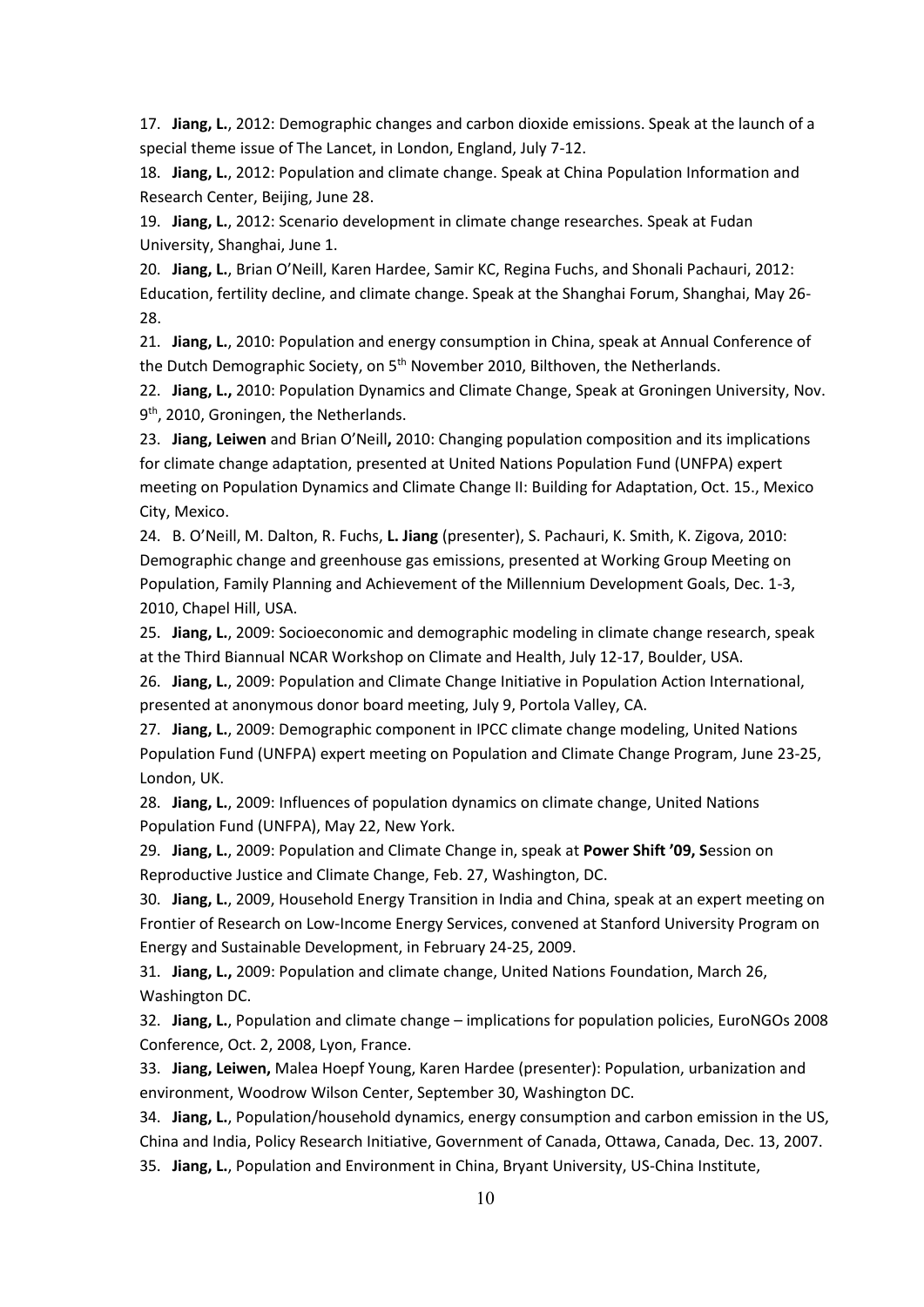Smithfield, RI, US. Nov. 23, 2006.

36. **Jiang, L.**, Economic development, urbanization and energy consumption in China, Asia/Pacific Studies Institute, Duke University, March 24, 2006.

37. **Jiang, L.**, Population, Environment and Development in China, China's Future Challenges: The 2005-06 TILIP International Symposium Program, Feb. 24, 2006, Tufts University, Boston, US. 38. **Jiang, L.**, Brian O'Neill: Residential Energy Consumption of Rural and Urban Population in China, invited lecture at Energy, Technology Innovation Project, Kennedy School, Harvard University, April 7, 2005, Cambridge, USA.

39. **Jiang, L.**, Brian O'Neill: The Impact of Demographic Events on the US Household Formation and Dissolution, invited lecture at Vienna Institute of Demography of Austria Academy of Sciences, March 13, 2005, Vienna, Austria.

40. **Jiang, L.**: Systematic analysis of population impacts on the environment, invited lecture at Institute of Population Research, Peking University, June 25, 2003, Beijing, China.

41. **Jiang, L.**: Socio-demographic Dynamics and Housing Conditions – Evidence from China's 2000 Census, invited lecture at Population Studies and Training Center, Brown University, April 16, 2003, Providence, USA.

42. **Jiang, L.**: Development in the Methodologies of Population-Environment Relationship Studies, invited lecture at Institute of Population Research, Renmin University, March 22, 2002, Beijing, China.

43. **Jiang, L.**: Theories and Methods in the Studies of Population-Environment Interactions, invited lecture at Summer Institute for Environment Assessment and Monitoring, the Center for the Studies of Institution, Population and Environmental Changes, Indiana University, May 2000, Bloomington, USA.

44. **Jiang, L.**: Impact of Population and Household Changes on Environment, invited lecture, Asian Meta Center for Population and Sustainable Development Analysis, March, 2000, Penang, Malaysia.

#### **5.2 Paper read**

1. **Jiang, L**. B. O'Neill, S. KC, R. Fuchs, S. Pachauri, E. Laidlaw, T. Zhang, W. Zhu, and X. Ren. The effect of education on determinants of climate change risks. Paper presented at Webinar: Gender, Education, and Climate Change: Reconfiguring the human-planet relationship through gender transformative education. April 22, 2020.

2. **Jiang, L**. Sexual and reproductive health needs of rural-urban migrants in the urbanizing world. Paper presented at IUSSP Panel on "Family planning, fertility and urban development: lessons from research" at the 16<sup>th</sup> International Conference on Urban Health – People Oriented Urbanisation: Transforming Cities for Health and Well-Being. Nov. 4-8, 2019, Xiamen, China.

3. **Jiang, L**. and H. Zoraghein. Subnational population projections for China, India, and the US. Paper presented at Population Association of America annual meeting, April 10-13, 2019, Austin, Texas.

4. **Jiang L.,** Z. Liu, M. Bell, D. Balk, B. O'Neill, M. Montgomery. Internal Migration along Urban Transition - Searching for Relational Patterns between Rural-Urban Migration and Urbanization. Paper presented at American Association of Geographers annual meeting, April 3-7, 2019, Washington DC.

5. **Jiang, L.** Urbanization and Sustainability, presented at Shanghai University Global City Forum, Sep. 26, 2018, Shanghai, China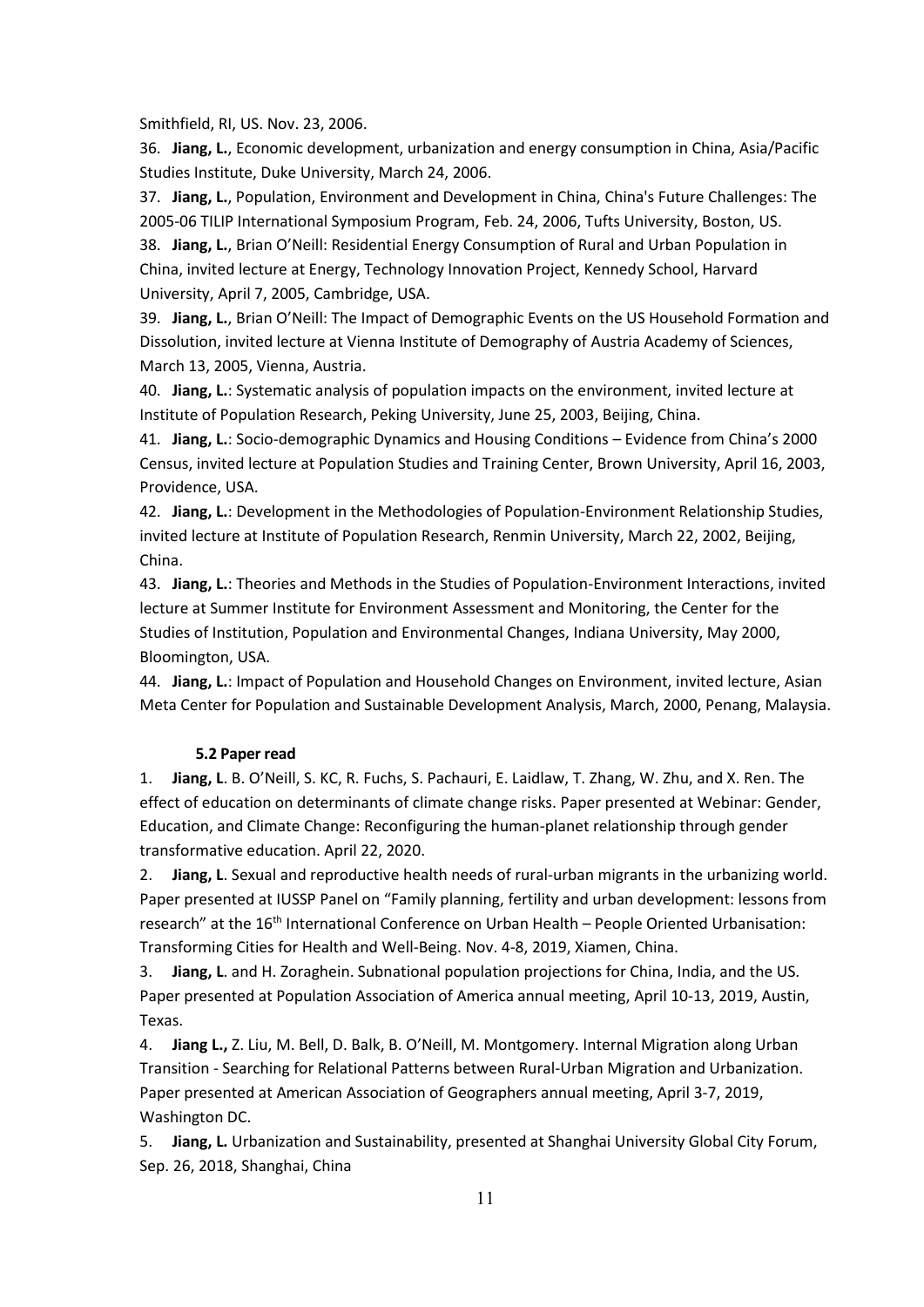6. **Jiang**, **L.** Hamidreza Zoraghein, Brian O'Neill, Xu Shuqiang, Liu Shenghe, Qi Wei, Subnational urbanization projections for provinces of China. Presented at the 4<sup>th</sup> Asian Population Association Conference, July 11-14, 2018. Shanghai, China.

7. **Jiang, L.** Hamidreza Zoraghein, Brian O'Neill, and Jing Gao. Consistent population scaling for integrated assessment of environmental change – Spatial population projections for the US states based on gridded population datasets. Presented at the 4<sup>th</sup> Asian Population Association Conference, July 11-14, 2018. Shanghai, China.

8. Liangliang Sun, Xi Chen, Guy Abel, and **L. Jiang**. Chinese demographers in international communities of population studies – based on analysis of publications in major scientific journals. Presented at the  $4<sup>th</sup>$ Asian Population Association Conference, July 11-14, 2018. Shanghai, China.

9. **Jiang, L.**, Hamidreza Zoraghein, Brian O'Neill, and Jing Gao. Consistent population scaling for integrated assessment of environmental change – Spatial population projections for the US states based on gridded population datasets. Presented at European Population Conference 2018. June 6-9, 2018. Brussels, Belgium.

10. Erich Striessnig, Jing Gao, Brian O'Neill and **L. Jiang**, Spatial projections of age-structured populations. Presented at European Population Conference 2018. June 6-9, 2018. Brussels, Belgium.

11. **Jiang, L.**, Hamidreza Zoraghein, Brian O'Neill, and Jing Gao. Consistent population scaling for integrated assessment of environmental change. Presented at Population Association of America (PAA) annual meeting. April 26-28, 2018. Denver, USA.

12. **Jiang, L.** and B. O'Neill. Determinants of urban growth during demographic and mobility transitions: evidence from India, Mexico, and the US. Presented at Population Association of America (PAA) annual meeting. April 26-28, 2018. Denver, USA.

13. **Jiang, L.** and Anping Chen. Urbanization, migration and vegetation coverage in China, Present at International Union for Scientific Studies of Population. Oct 29-Nov. 4, Cape Town, South Africa.

14. **Jiang L.** and H. Zoraghein, Urbanization projections for subnational regions of China and the US. Present at International Union for Scientific Studies of Population. Oct 29-Nov. 4, Cape Town, South Africa.

15. B. O'Neill, **L. Jiang,** S. KC, R. Fuchs, S. Pachauri, E. Laidlaw, T. Zhang, W. Zhou, X. Ren, The effect of education on climate change risks, Present at International Union for Scientific Studies of Population. Oct 29-Nov. 4, Cape Town, South Africa.

16. **L. Jiang,** Z. Liu, M. Bell, D. Balk, B. O'Neill, M. Montgomery, Internal Migration with urbanization along One-Belt-One-Road. Presented at Asian Population Association Scientific Group Workshop on OBOR Strategy and It's Implication for International Migration and Socioecological Change, Oct. 10-11, 2017, Shanghai, China.

17. **L. Jiang**, Z. Liu, M. Bell, D. Balk, B. O'Neill, M. Montgomery, Internal Migration with urbanization along One-Belt-One-Road. Presented at China Sociology Association annual meeting July 15, 2017. 18. **Jiang L.** and H. Zoraghein, Urbanization projections for the provinces of China, presented at workshop "Population censuses and demographic methods" on June 17-18, 2017 in XiAn, China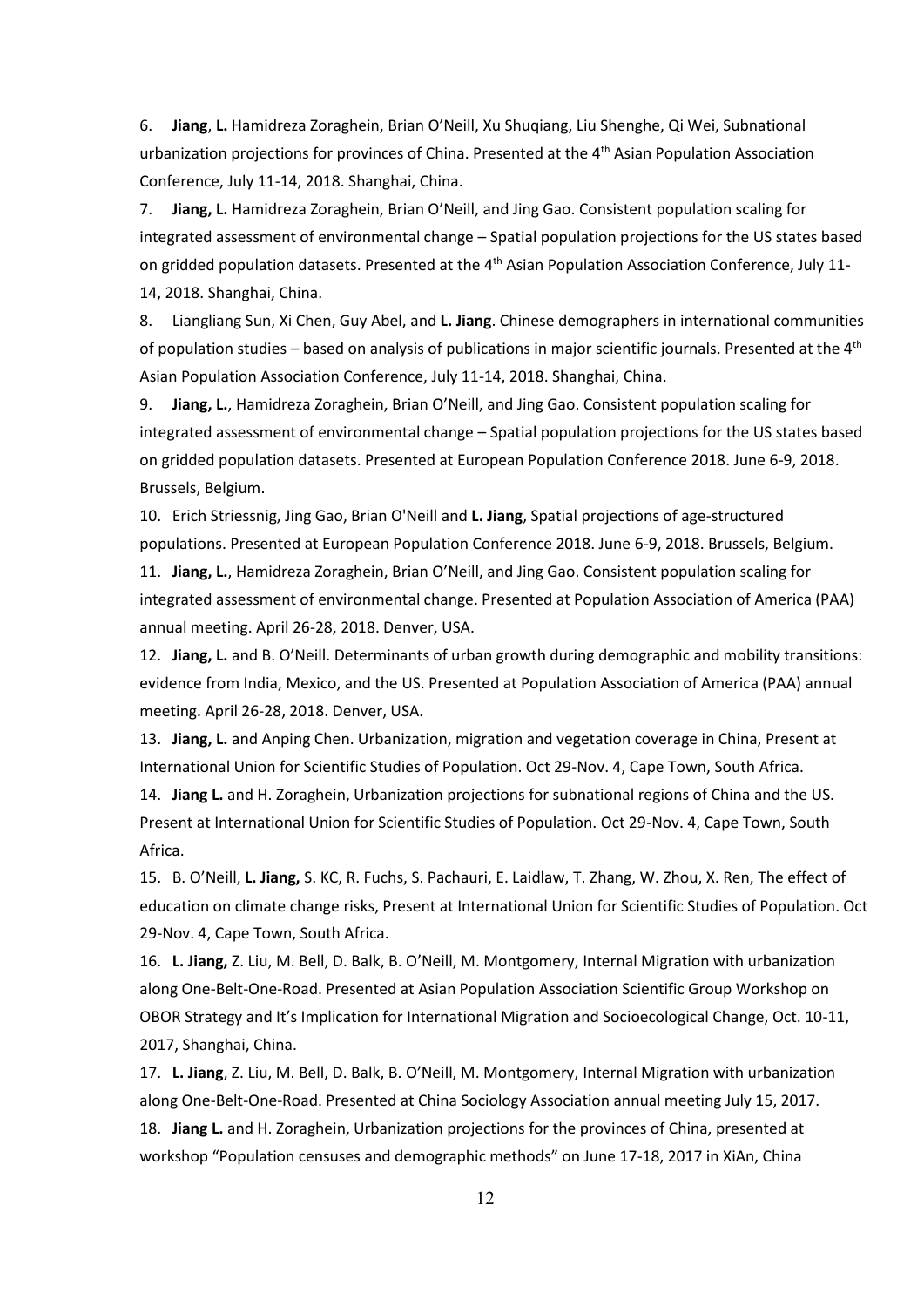19. **Jiang, L**., Z. Liu, D. Balk, M. Montgomery, B. O'Neill, The urbanization pathways and urbanward migration along One-Belt-One-Road, presented at Shanghai Forum, May 27, 2017, Shanghai. 20. **Jiang, L.** and Anping Chen. Urbanization, migration and vegetation coverage in China, paper

presented at Population Association of America annual meeting, in Chicago, April 26, 2017.

21. Jones, B., D. Balk, and **L. Jiang**. A spatial method for estimating rural-urban population reclassification. paper presented at Population Association of America annual meeting, in Chicago, April 26, 2017.

22. **Jiang, L.**, International migration in NCAR Community Demographic Model (CDM), invited talk at Workshop on Data and Methods for Modeling Migration Associated With Climate Change, organized by Columbia University, Science Po, and in Paris Dec. 5-6, 2016.

23. **Jiang, L.**, Population growth, urbanization and future wildfire risks, invited talk at Wittgenstein Conference 2016: Variations on the Themes of Wolfgang Lutz, Vienna, Dec. 5-7, 2016.

24. **Jiang, L.,** Demographic dynamics and wildfire risks, talk at the Shanghai Population Association annual meeting, Shanghai, Nov. 19, 2016.

25. **Jiang, L.**, "State, Progress, and Gaps in Asian Population Research", presented at Asian Population Forum, Shanghai, China, Oct. 10, 2016.

26. Tiantian Zhang, Emily Laidlaw, Zhou Wei, **L. Jiang**, "Changing Income and Consumption Patterns of Asian Population - Comparative Analysis of Household Survey Data in China, India, Korea, and Nepal", presented at Asian Population Forum, Shanghai, China, Oct. 11, 2016.

27. **Jiang, L.** and Yuzhao Liu, "Internal Migration in the New Era of Urbanization of China", presented at European Population Conference, Mainz, Germany, Aug. 31, 2016.

28. **Jiang, L.,** W. Knorr and A. Arneth, "Population growth, urbanization and wildfire risks", presented at European Population Conference, Mainz, Germany, Aug. 31, 2016.

29. **Jiang, L.** and Brian O'Neill, "Demographic Determinants of Urban Growth in India, Mexico, and the US", Population Association of America annual meeting, March 30 – April 2, 2016, Washington DC

30. **Jiang, L.**, W. Knorr and A. Arneth, "Population growth, urbanization and wildfire risks", Population Association of America annual meeting, March 30 – April 2, 2016, Washington DC, received best poster award

31. Jiang, L., "The heterogeneity of urbanization patterns and carbon emissions", the 3<sup>rd</sup> Asian Population Association Conference, July 26-31, Kuala Lumpur, Malaysia

32. **Jiang, L.**, Zhou W., E. Laidlaw, Zhang T., "Comparative analysis of income and consumption patterns between China, India, Korea and Nepal", China Sociology Association annual meeting, July 10-13, 2015, Changsha, China

33. **Jiang, L.** The heterogeneity of urbanization and carbon emissions, presented at workshop on Aging, health, urbanization and environment. Zhejiang University, Oct. 9-11, 2014.

34. **Jiang, L.** and B. O'Neill, Global alternative long-term urbanization projections, presented at Annual Meeting of Population Association of America, April 30-May 2, 2014.

35. Nawroztki, R. and **L. Jiang,** The community demographic model international migration datasets, poster at Annual Meeting of Population Association of America, April 30-May 2, 2014.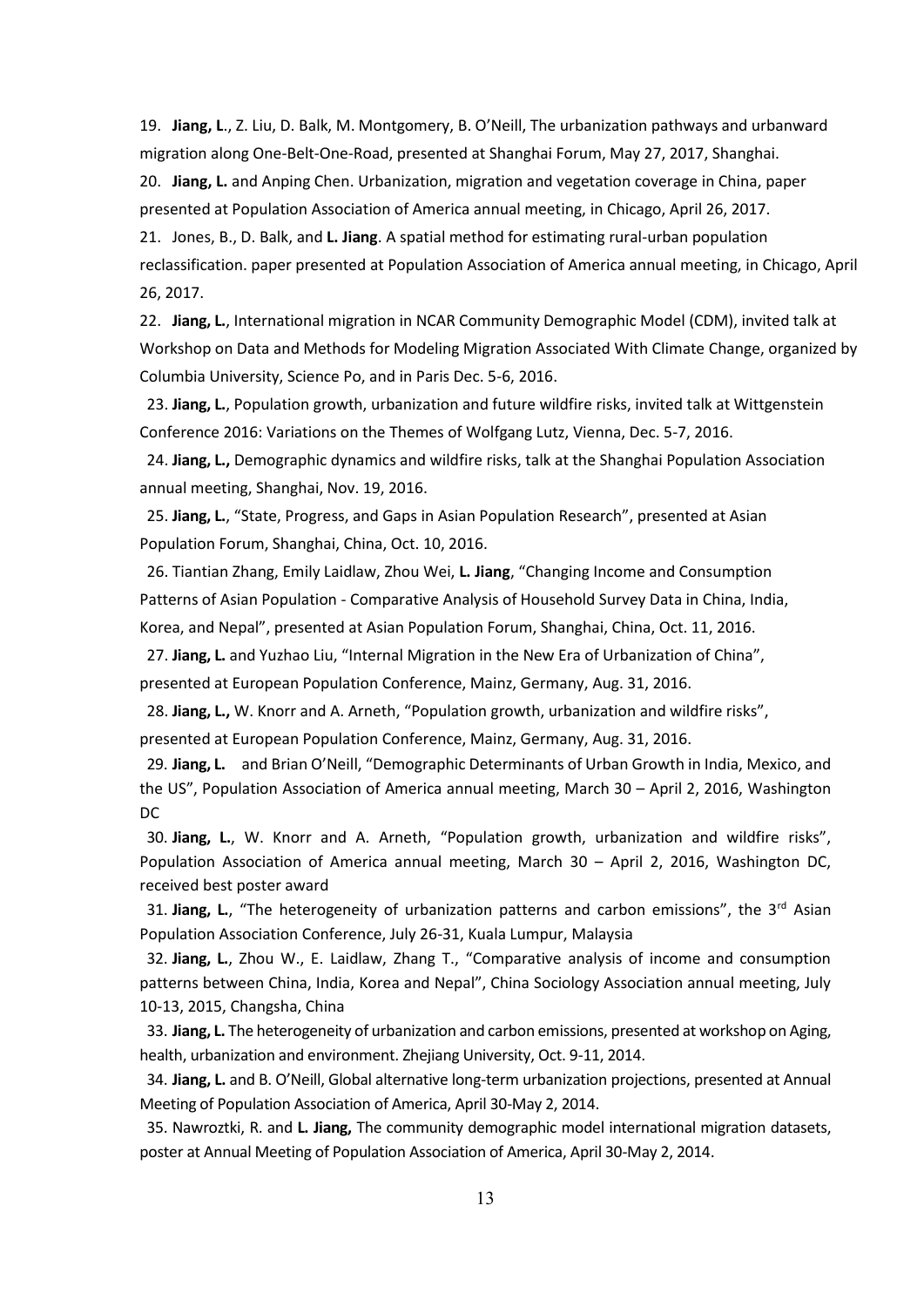36. **Jiang, L.** Population and Climate Change, Series lectures at College of Atmospheric Sciences, Lanzhou University, Sep. 11-15, 2013.

37. **Jiang, L.** Application of household survey data to integrated assessment modeling analysis of energy consumption and carbon emissions. Presented at the Annual Meeting on Social Survey, Sep. 5, 2013, Peking University.

38. **Jiang, L.** A new generation of socioeconomic scenarios for climate change research. Presented at International Union for Scientific Studies of Population Conference, Aug. 26-31, 2013, Busan, Korea.

39. **Jiang, L.** and K. Hardee. Women's education, family planning, or both? – application of multistate demographic projection in India. Poster Session at International Union for Scientific Studies of Population Conference, Aug. 26-31, 2013, Busan, Korea.

40. **Jiang, L.** and B. O'Neill. Impacts of urbanization – a key elements of socioeconomic scenarios for climate change research. Poster Session of the 18<sup>th</sup> Annual CESM Workshop on 17-20 June 2013, Breckenridge, USA.

41. **Jiang, L.** Population Dynamics & Climate Change: Modeling the Connections. Lecture at Environmental Demography Summer Short Course, June 13-14 2013. Institute of Behavioral Science, Colorado University at Boulder.

42. **Jiang, L**. and B.C. O'Neill. Impacts of urbanization as a key element of socioeconomic scenarios for climate change research: historical experiences and future trends. Presented at annual meeting of Population Association of America. New Orleans, April 10-14, 2013.

43. **Jiang, L.** and B.C. O'Neill. Urbanization projections for use in Shared Socioeconomic Pathways (SSPs) and consistency test with other basic elements of SSPs. Presented at IUSSP Seminar on Population Dynamics and the Human Dimensions of Climate Change. Canberra, Australia, 27-29 November, 2012.

44. **Jiang, L.** and B.C. O'Neill. Urbanization Scenarios. Presented at meeting on Socioeconomic Pathways for Climate Change Research, The Hague, Netherlands. May 14-16, 2012.

45. **Jiang, L.** and B.C. O'Neill: Urbanization in developing Asia: alternative scenarios and implications for rural-urban migration. Presented at Seminar on Internal Migration and Urbanization and their Socioeconomic Impacts in Developing Countries: Challenges and Policy Reponses, Fuzhou, China, 10- 12 Dec. 2011.

46. **Jiang, L.** Determinants of China fertility in the future decades. Presented at the workshop 'The likely future developments of fertility in low-fertility countries. Vienna, Austria. Dec. 2, 2011.

47. **Jiang, L.** and B.C. O'Neill. New urbanization projections for use in socioeconomic scenario development. Presented at meeting on The Nature and Use of New Socioeconomic Pathways for Climate Change Research. Boulder, Nov. 2-4, 2011

48. B. O'Neill, R. Fuchs, **L. Jiang** (presenter), S. KC, and S. Pachauri, 2011: The effects of education on future energy demand and carbon emissions, presented at Population Association of America, April 30- May 2, 2011, Washington DC, USA.

49. **Jiang, L.**, 2009: Urbanization, energy consumption and climate change. Presented at Population Association of America, April 30-May 2, 2009, Detroit, US.

50. O'Neill, B., M. Dalton, R. Fuchs, **L. Jiang** (presenter), S. Pachauri, K. Zigova, 2009: The Influence of future demographic change on global greenhouse gas emissions. Paper presented at the  $7<sup>th</sup>$ International Sciences Conference on the Human Dimensions of Global Environmental Change, 26-30 April 2009, Bonn, Germany.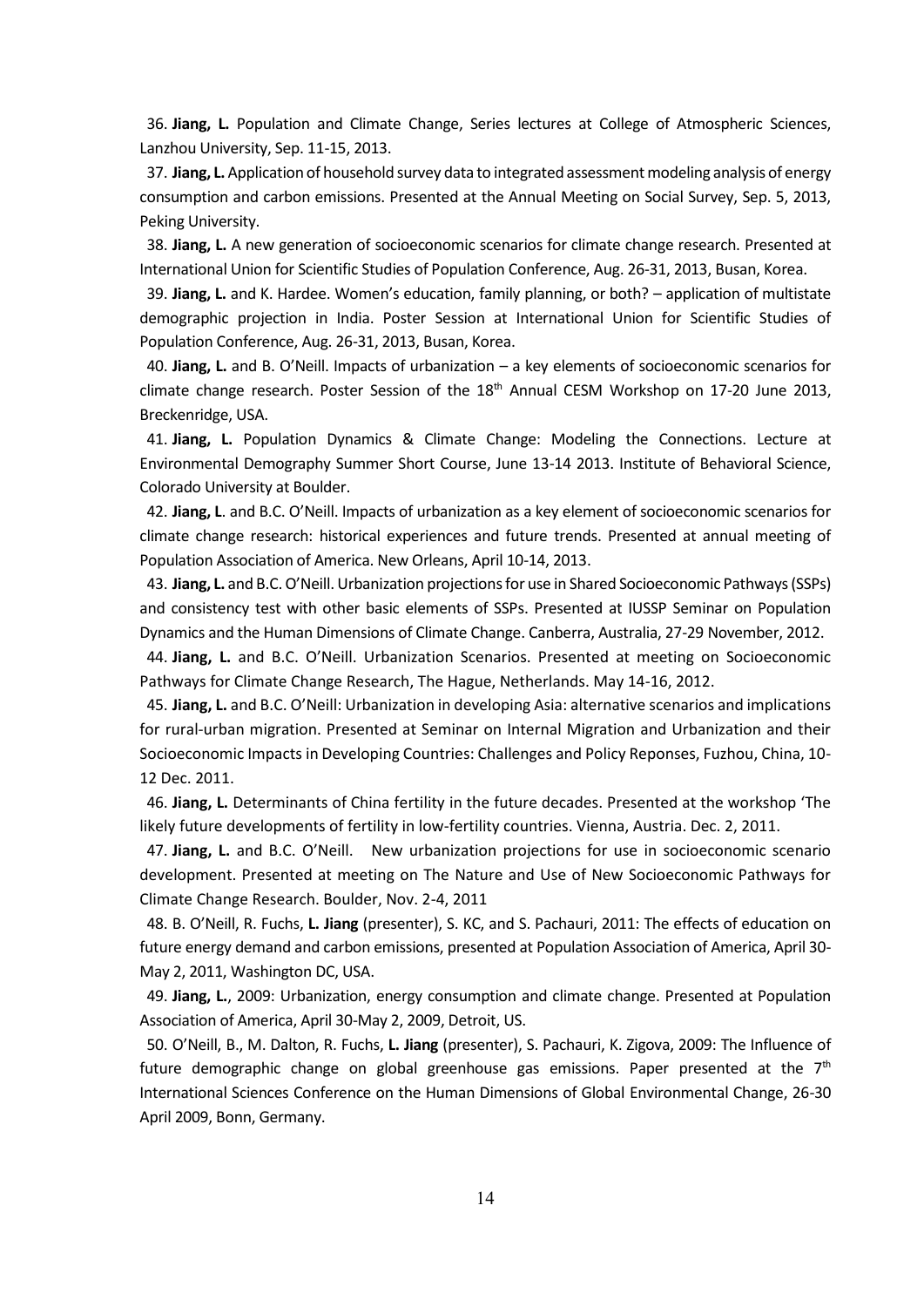51. Pachauri, Shonali (presenter) and **L. Jiang**, 2009: Urbanization and household energy choices in developing countries. Paper presented at the  $7<sup>th</sup>$  International Sciences Conference on the Human Dimensions of Global Environmental Change, 26-30 April 2009, Bonn, Germany.

52. **Jiang, L.** and Shenghe Liu, 2009: Social segregation and integration in Peri-urban region of globalizing China. Paper presented at the  $7<sup>th</sup>$  International Sciences Conference on the Human Dimensions of Global Environmental Change, 26-30 April 2009, Bonn, Germany.

53. **Jiang, L.**, 2009: Urbanization, energy consumption and climate change. Paper presented at Association of American Geographers Annual Meeting, March 22-27, Las Vegas.

54. **Jiang, L.** and Michael White, 2008: Migration, urbanization and spatial dispersion in China, paper presented at the Population Association of America annual meeting, New Orleans, April 30, 2008.

55. Dalton, M., **Jiang, L.**, Pachauri, S., and B.C., O'Neill. 2007, Demographic change and future carbon emissions in China and India. Presented at Population Association of America, March 28-31, New York.

56. **Jiang, L.** and Brian O'Neill, 2007: Projecting US household changes with a new household model. Presented at Population Association of America, March 28-31, New York.

57. **Jiang, L.**, 2006: The impact of urbanization on energy use in China, presented at the 3rd Beijing Forum, Beijing, Oct. 27-30.

58. **Jiang, L.** and Brian O'Neill, 2005: urbanization and residential energy consumption in China, presented at the 6<sup>th</sup> Open Meeting of the Human Dimensions of Global Environmental Change Research Community, Bonn Germany, Oct. 9-13.

59. **Jiang, L.**, Tong Yufen and Zhaozhijie, 2005: Water, land resources and population dynamics in Tarim River Basin in Xinjiang of China, presented at the 6<sup>th</sup> Open Meeting of the Human Dimensions of Global Environmental Change Research Community, Bonn Germany, Oct. 9-13.

60. Huang, Qian, Zhao Zhijie and **L. Jiang**, 2005: Monitoring and assessment of the impacts of water management on land use in the downstream of Tarim River Basin, presented at the  $6<sup>th</sup>$  Open Meeting of the Human Dimensions of Global Environmental Change Research Community, Bonn Germany, Oct. 9-13.

61. **Jiang, L.**, Tong Yufen, Zhao Zhijie and Li Tianhong, 2005: Population migration and land degradation in Tarim River Basin, presented at International Workshop "Research on Population, Resources and Environment", Beijing-Xinjiang, China, Aug. 11-18.

62. **Jiang, L.** and Brian O'Neill, 2005: Population change, economic growth and residential energy use in China, presented at 2005 IUSSP conference, July 18-23, Tours, France.

63. Dalton, Michael, Brian O'Neill, **Leiwen Jiang**, and John Pitkin, 2005: Households, consumption, and energy use: population age structure and future carbon emissions for the United States, presented at annual meeting of Population Association of America, March 31-April 3, Philadelphia, US.

64. **Jiang, L**. 2004: Housing condition of floating population in urban China, presented at the conference "China's migrants and urbanization", organized by China Association of Population Studies, June 16, Beijing, China.

65. **Jiang, L.**, Tong Yufen, Zhao Zhijie, Li Tianhong, Liao Jianhua, 2004: Water resources, land exploitation and population dynamics in arid areas – the care of Tarim River Basin in Xinjiang of China, Paper presented at annual meeting of Population Association of America, April 30 – May 2, Boston, US.

66. **Jiang, L.**, 2004: Living condition of floating population in urban China, Paper presented at annual meeting of Population Association of America, April 30 – May 2, Boston, US.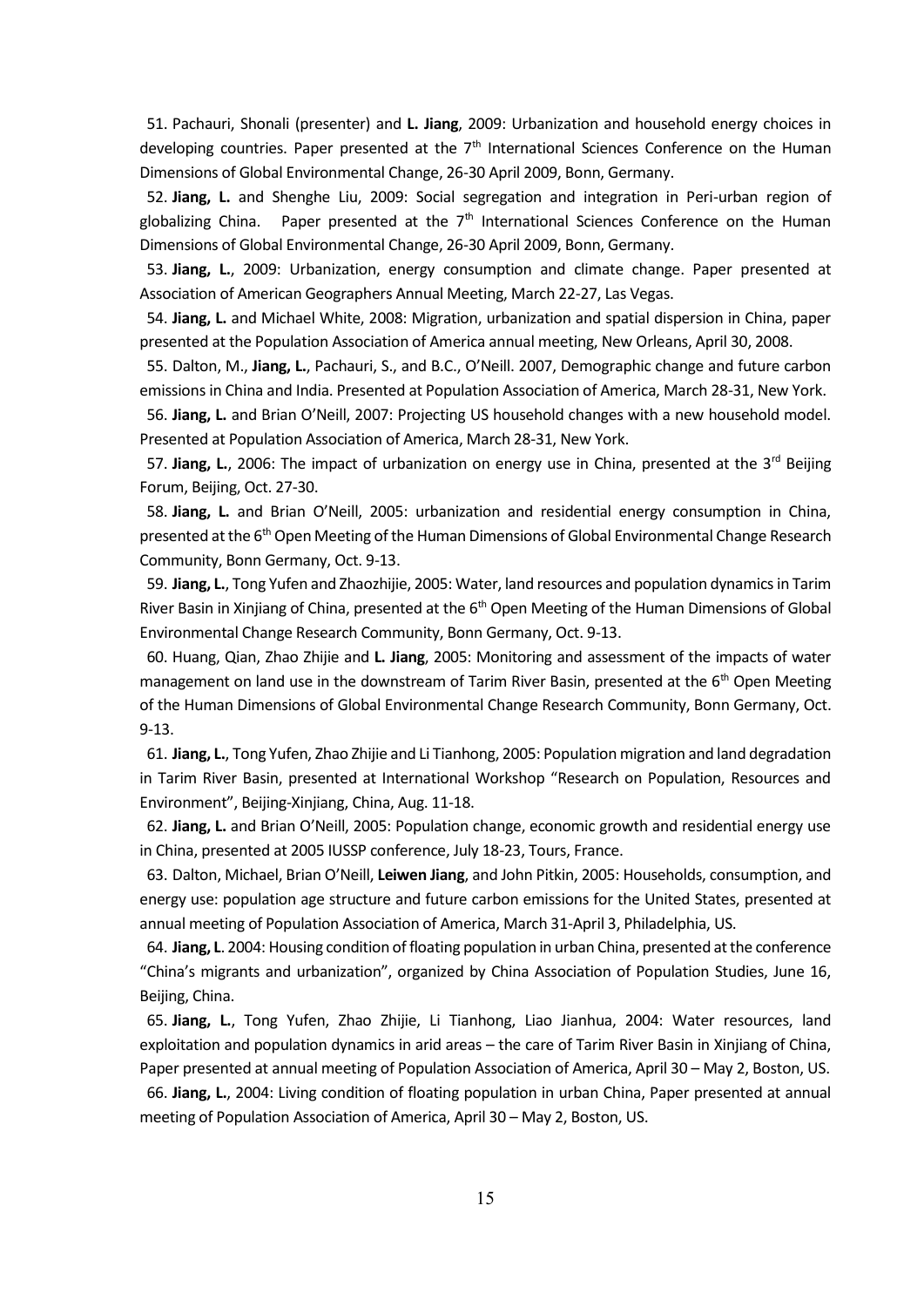67. **Jiang, L.**, Tong Yufen, Zhao Zhijie, Li Tianhong, Han Wei, 2003: Impacts of Population Migration on Land Degradation in Tarim River Basin, Xinjiang of China, paper presented annual meeting of Population Association of America, May 1-3, Minneapolis, US.

68. Alexia Fuernkranz-Prskawetz, **L. Jiang** and Brian O'Neill, 2003: Future household transportation demand: a comparative analysis of the US and Austria, poster session at annual meeting of Population Association of America, May 1-3, Minneapolis, US.

69. Zhou Qiong, Ren Qiang and **L. Jiang**, 2003: Family and household transition in China, paper present at annual meeting of Population Association of America, May 1-3, Minneapolis, US.

70. Pang Lihua and **L. Jiang**, 2003: Migration and housing condition in China, paper presented at Conference on Scientific Study of China 5<sup>th</sup> Census, March 28-31, Beijing, China.

71. Cai Tianji, **L. Jiang** and Ren Qiang, 2003: Housing arrangement and elderly support, paper presented at Conference on Scientific Study of China 5<sup>th</sup> Census, March 28-31, Beijing, China.

72. **Jiang, Leiwen**, 2002: On the possibility of probabilistic household projection, paper presented at workshop "How to deal with uncertainty in population forecasting?" organized by Vienna Institute for Demography and International Institute for Applied Systems Analysis, Vienna, December 12-14.

73. **Jiang, L.** and Guo Youde, 2002: Projection of human capital for China 2000-2050, presented at Workshop on "Projections of Human Capital", organized by Asia MetaCentre for Population and Sustainable Development, Population College of Population Studies, Chulalongkorn University in Bangkok, 7-18 October.

74. **Jiang, L.**, 2002: Has China completed demographic transition, paper presented at IUSSP Regional Conference, in Session 2: Fertility Trends and Prospects, 10-13 June, Bangkok, Thailand.

75. Alexia Fuernkranz, **L. Jiang**, and Brian O'Neill, 2002: Demographic Composition and Projections of Car Use in Austria, presented at Population Association of America annual meeting, Atlanta Georgia, May 9-11.

76. **Jiang, L.**, 2002: Demographic transition in China, paper presented at Fertility Decline, Below Replacement Fertility and the Family in Asia: Prospects, Consequences and Policies, organized by Asian MetaCentre, National University of Singapore, 10-12 April.

77. **Jiang, L.**, 2001: On the differential fertility of Chinese oldest old, paper presented at International Seminar on Healthy Longevity in China, jointly organized by Healthy Longevity and Aging Committee of IUSSP, the Center for the Studies of Healthy Aging and Family, Peking University, and Chinese Association for Population Studies, October 25, Beijing, China.

78. **Jiang, L.**, 2001: Application of remote sensing sciences in demographic studies, paper presented at the First Seminar of 21<sup>st</sup> Century on Scientific Study of Population, jointly organized by the Institute of Population Research, Renmin University and Chinese Association of Population Studies. October 17-19, Beijing.

79. Alexia Prskawetz, **Leiwen Jiang**, Brian C. O'Neill, 2001: Demographic changes and future car use in Austria, paper presented at International Union for Scientific Study of Population (IUSSP) general conference, Salvador, Brazil, August 18-24.

80. Brian O'Neill, **Leiwen Jiang** and Alexia Prskawetz, 2001: Aging, changes in household characteristics and energy use, presented at open meeting of the Human Dimensions of Global Environmental Changes Research Community, Rio de Janeiro, Oct. 6-8.

81. **Jiang, Leiwen**, A. Prskawetz, and Brian O'Neill, 2001: Demographic changes and future car use in Austria, paper presented at "the second workshop on population and environment: simulating and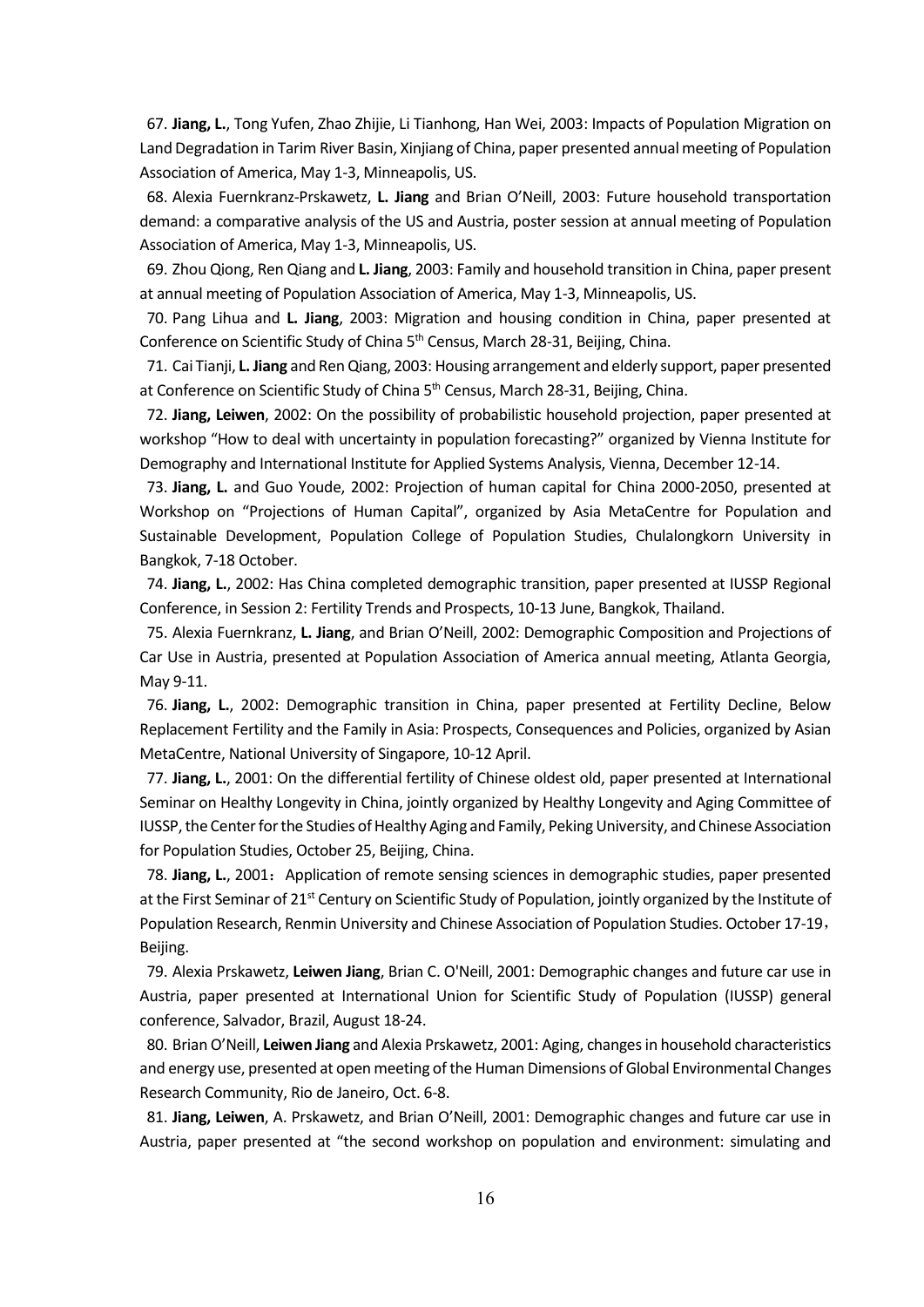modeling this complex interactions", organized by Max Planck Institute for Demographic Research, Rostock, Germany, May 18 – 24.

82. **Jiang, L.**, 2001: Studies of fertility of Chinese oldest old, paper presented at workshop on Healthy Aging of Chinese Oldest Old, jointly organized by the Institute of Population Research, Peking University, March 2-4, Beijing.

83. **Jiang, L.**, 2001: Population, Development and Environment, paper presented at seminar "China in Transition: Population and Society Issues", organized by French National Institute for Demographic Research, January 30 – February 2, Paris.

84. **Jiang, L.**, 2001: Population migration and land degradation in Xinjiang, China, paper presented at workshop "population and sustainable development", held by Advanced Study Center of Singapore National University, February 3 – 6, 2001, Singapore.

85. **Jiang, L.** 2000: Household Change and Environment, paper presented at Annual meeting of International Association for the Study of Common Property, Indiana University, June 2-7, Bloomington, US.

86. **Jiang, L.** 2000: Effects of Household Change on Environment – with Illustrative Simulations in Two Regions of China, paper presented at workshop on "Population and Environment: Methods of Analysis", April 10-11, Penang, Malaysia.

87. **Jiang, Leiwen** and A. Kuijsten, 1999: Urbanization and Temporary Population in China, paper presented at Chaire Quetelet 1999 "Populations and Urban Challenges", Oct. 26-29, Louvain-la-Neuve, Belgium.

88. **Jiang, Leiwen** and A. Kuijsten, 1999: Household Projections for Two Regions of China, paper presented at European Population Conference 1999, Aug. 31-Sept. 4, Den Hague, the Netherlands.

89. **Jiang, Leiwen** and A. Kuijsten, 1999: Effects of Changing Households on Environment – case studies in two regions of China, paper presented at the workshop "Population and Environment", Max Planck Institute for Demographic Research, August 12-14, Rostock, Germany.

90. **Jiang, L.**, 1996: On Population Growth and Land Use, paper presented at International Symposium "Resources, Environment and Sustainable Development in North-East Asia and Its Adjacent Regions", August 7-10, Shenyang, China.

91. **Jiang, L.**, 1996: What Do We Know about Social-Cultural Research and Population Policy Formulation in China, paper presented at Asian Regional Director Meeting for Project (UNESCO)

"Socio-Cultural Factors Affecting Demographic Behavior and Implications for the Formulation and Execution of Population Policies and Programmes", March 15-23, Bangkok, Thailand.

92. **Jiang, Leiwen**, 1994: Male participation in family planning, paper presented at International Symposium on Reproduction, Sex, Ethics and Women Rights – the Feminist Perspectives, Feb. 25- March 1, Beijing.

93. **Jiang, L.**, 1993: Demographic and sociological perspectives on STDs prevalence, International Experts Symposium on Prevalence of and Countermeasures against STDs, Beijing, March.

94. **Jiang, Leiwen** and Zheng Xiaoying, 1992: Social determinants of psychological pressure of induced abortion on women, paper presented at Social Scientific Studies on Reproductive Health, Chengdu, September 8-12.

95. Cai Wenmei and **Leiwen Jiang**, 1992: Comparative Study of Population Distribution and Age Structure in China and India", paper accepted by the 22nd International Union for the Scientific Study of Population (IUSSP), Montreal, Canada, Oct.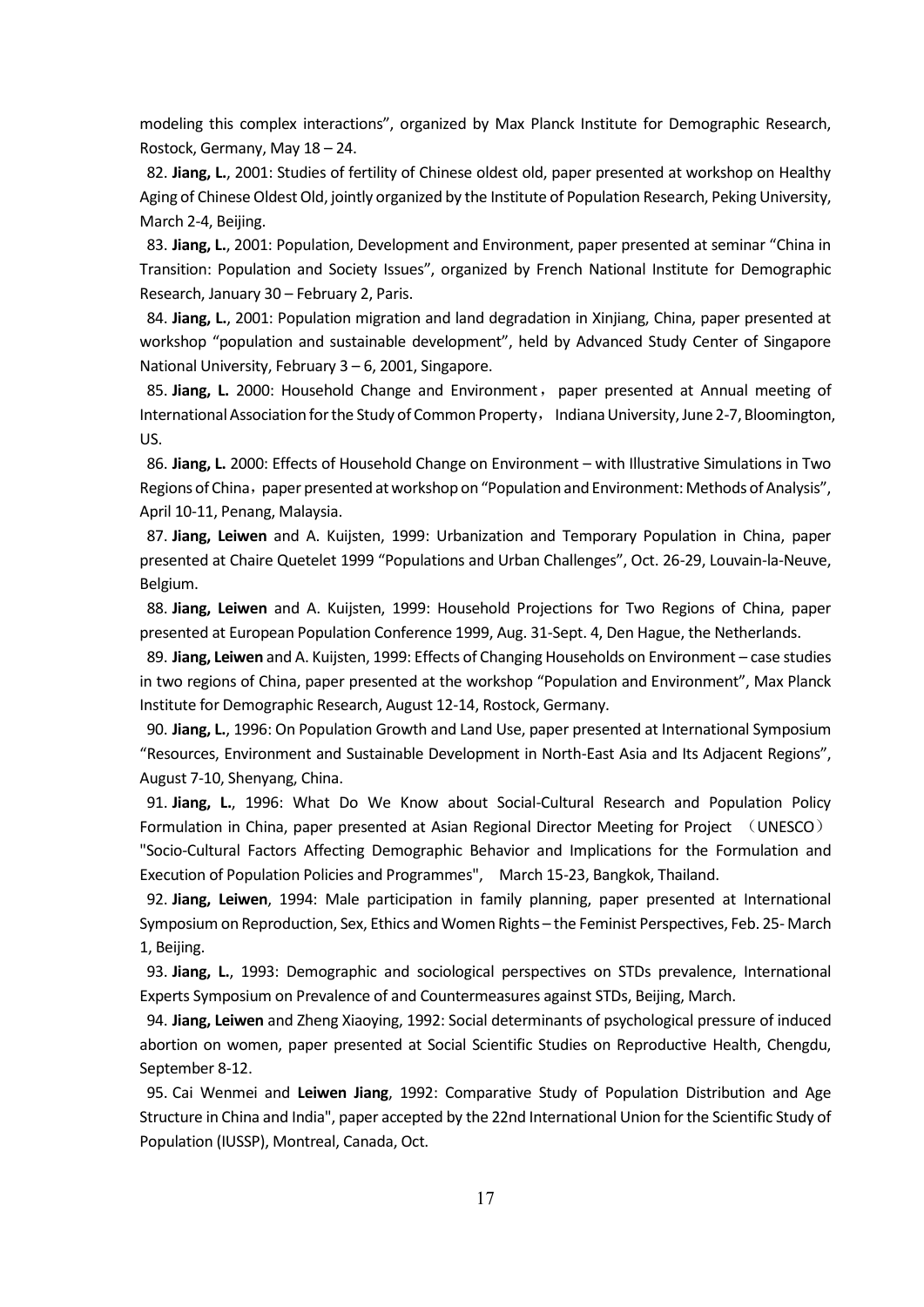### **Grants**

10/2019-10/2020 Demographic Projection for Integrated Multi-sector, Multi-scale modeling (IM3) Scientific Focus Area Department of Energy (Subcontract through University of Denver) Total amount: \$160,000 Role: PI

10/2018 – 09/2020 Leadership for Ecozoic (L4E) the Fidelity Charitable Gift Fund Total amount: \$500,000 Role: PI

### 1/2017-12/2021

International Migration under One-Belt-One-Road Initiative China National Social Sciences Foundation (National Key Project) Total amount: 800,000 RMB Role: PI

10/2016 – 9/2019 Integrated Multi-sector, Multi-scale modeling (IM3) Scientific Focus Area Department of Energy Role: Co-Investigator with I. Kraucunas

1/2015-3/2018 Multi-scale Processes Affecting Spatial Population Distribution National Science Foundation Role: Co-Investigator with Deborah Balk

9/2012-8/2015 Demographic Tools for climate change and environmental assessments Department of Energy Role: Co-PI with Brian O'Neill

1/2013-12/2017 Mechanisms, predictability, prediction, and regional and societal impacts of decadal climate variability National Science Foundation Role: Co-PI with Gokhan Danabasoglu

6/2009-8/2009 Projection of Population by Education Attainment in India International Food Policy Research Institute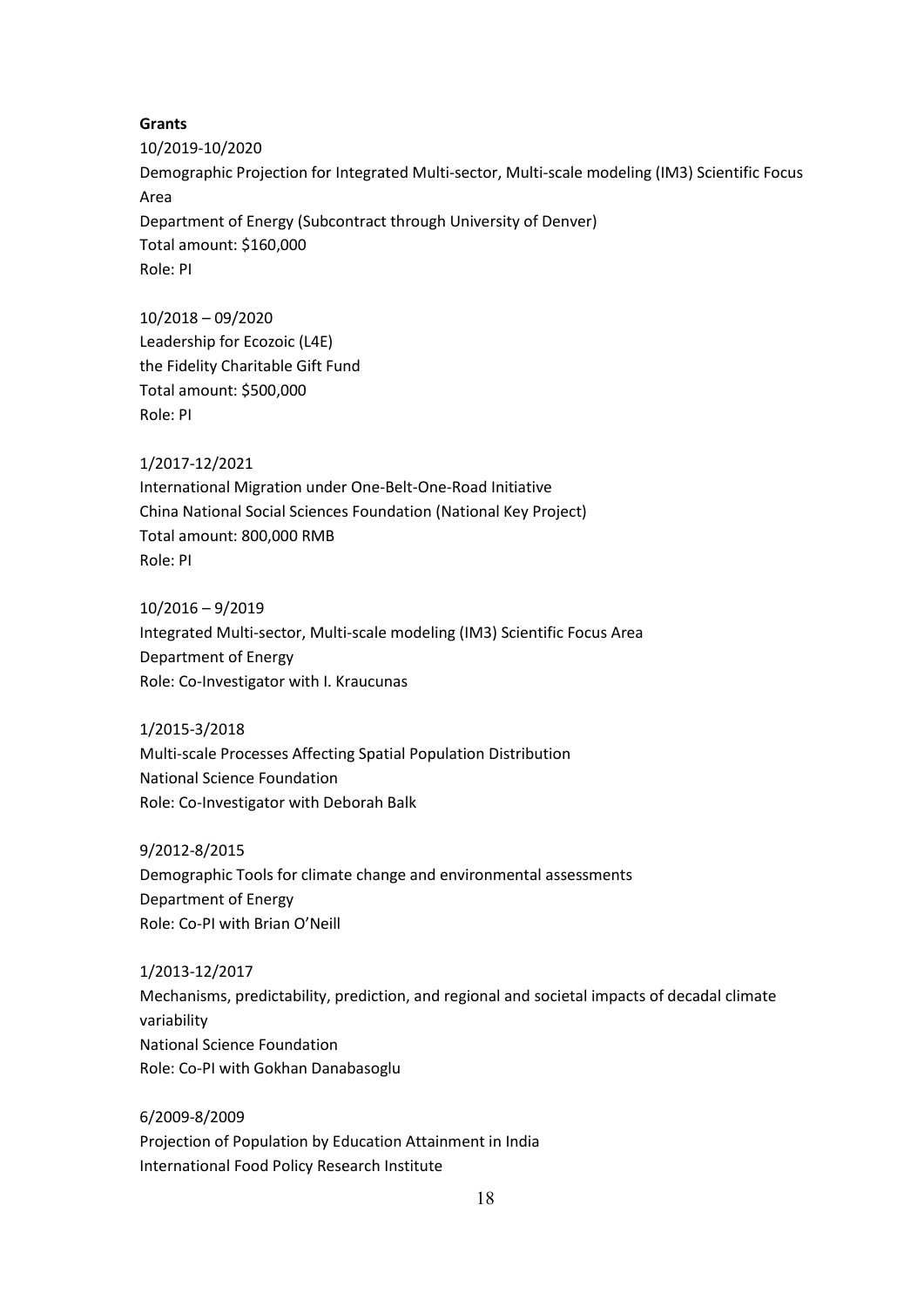Total Amount: \$200,000 Role: PI

2/2008-2/2009 Population and Climate Change Hewlett Foundation Role: Co-Investigator with Brian O'Neill

1/1/2005-12/31/2009 Demography, uncertainty, and learning in integrated assessment models of climate change. European Young Investigator (EURYI) Award, European Science Foundation Role: Co-Investigator with Brian O'Neill

9/1/2006-5/31/2009 Integrated dynamic global modeling of land use, energy, and economic growth Department of Energy Role: Co-PI with Atul Jain

1/1/2005-12/31/2007 Multi-regional and Probabilistic Population and Human Capital Projection for China China National Science Foundation Total Amount: 400,000 RMB Role: PI

2008 Population and Climate Change Compton Foundation Role: Co-investigator with Brian O'Neill

6/1/2002-12/1/2005 Population Change and Land Degradation in Xinjiang of China Wellcome Trust Foundation Total Amount: 2,000,000 RMB Role: PI

9/1/2002-9/30/2005 Households, consumption, and energy use: The role of demographic change in future U.S. greenhouse gas emissions U.S. Environmental Protection Agency Role: Co-Investigator with Brian O'Neill

9/1/2001-4/15/2005 Improving demographic components of integrated assessment models U.S. Department of Energy